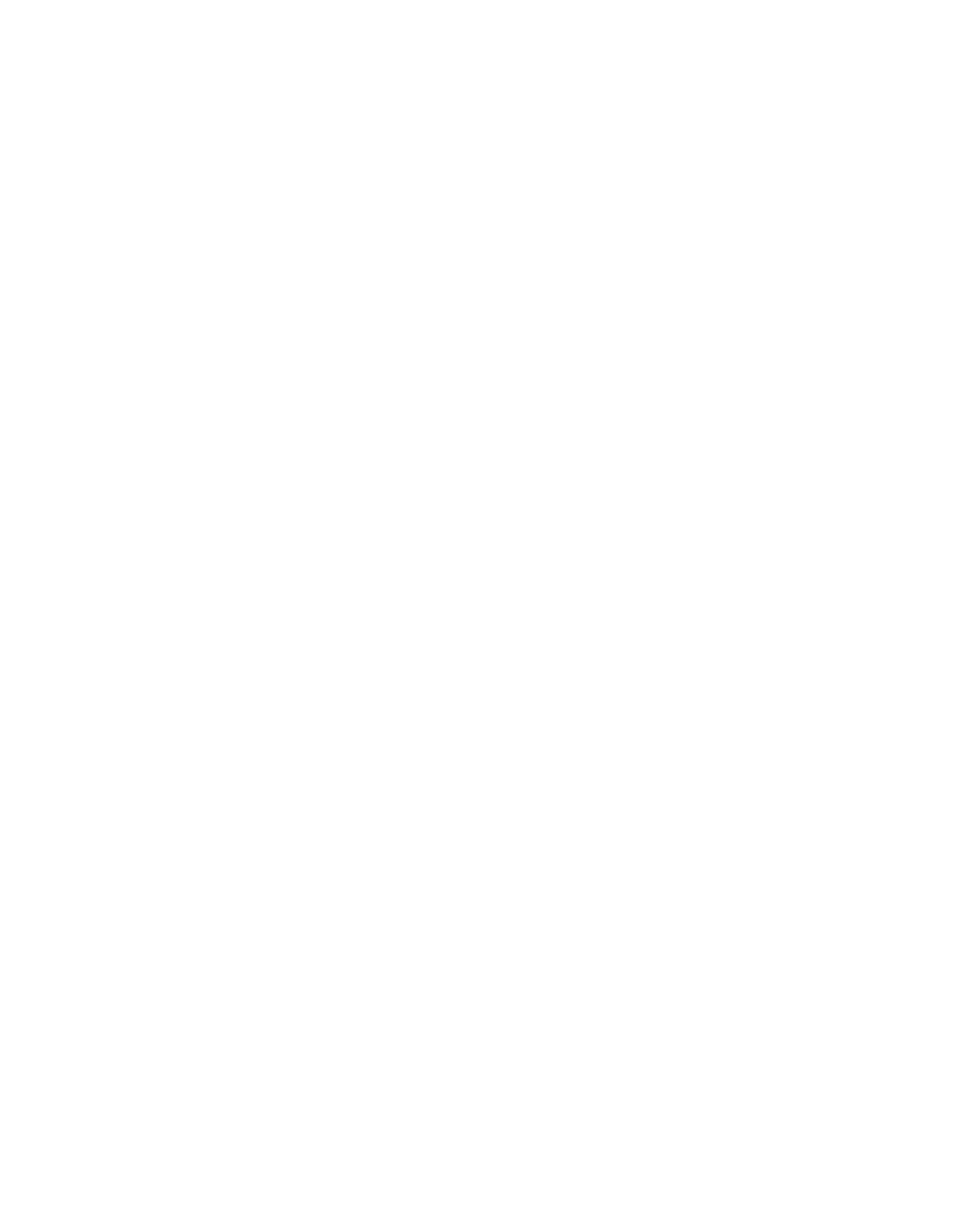#### DECLARATION OF PUBLICATION (C.C.P. S2015.5)

#### COUNTY OF STANISLAUS STATE OF CALIFORNIA

I am a citizen of the United States and a resident Of the County aforesaid; I am over the age of Eighteen years, and not a party to or interested In the above entitle matter. I am a printer and Principal clerk of the publisher of THE MODESTO BEE, printed in the City

of MODESTO , County of STANISLAUS , State of California, daily, for which said newspaper has been adjudged a newspaper of general circulation by the Superior Court of the County of STANISLAUS , State of California, Under the date of February 25, 1951, Action No. 46453; that the notice of which the annexed is a printed copy, has been published in each issue there of on the following dates, to wit:

NOTICE OF PUBLIC HEARING CITY OF MODESTO

ADOPTION OF AMETHODOLOGY CONSUMPTION CALCULATION THAT DETERMINES PER-CAPITAWATER USE TARGETS AND THE ASSOCIA-TED PER-CAPITAWATER USES, AS REQUIRED BY THE STATE WATER CODE, IN THE 2010 URBANWATER MANAGEMENT PLAN (2010 UWMP)

NOTICE IS HEREBY GIVEN, that a public hearing will be held by the City of Modesto City Council at 5:30 PM on February 22, 2011, at the City Council Chambers in the City/County Administration Building, Tenth Street Place, 1010 Tenth Street, Modesto, California, for the purpose of consid-ering adoption of a Methodology Consumption Calculation that determines percapital water use targets and the associated per-capita water uses, as required by the State Water Code, in the 2010 Urban Water Management Plan (2010 UWMP).

All interested persons are invited to attend the public hearing at the above time and place and will be given an opportunity to be heard.

If you challenge the adoption of the Methodology Consumption Calculation in court, you may be limited to raising only those issues you or someone else raised at the public hearing described in this notice, or in written correspondence delivered to the City Council at, or prior to, the public hearing.

If you have any questions, please call the City Clerk's office at 577-5396 or the Utility Planning and Projects Department - Capital Planning at 577-5424 or (TDD) 526- 9211, any weekday from 8:00 a.m. to 5:00 p.m.

Stephanie Lopez, City Clerk Pub Dates Feb. 11, 2011

Feb 11, 2011

I certify (or declare) under penalty of perjury

That the foregoing is true and correct and that This declaration was executed at

#### MODESTO, California on

February 11th, 2011

(By Electronic Facsimile Signature)

nair Dieckman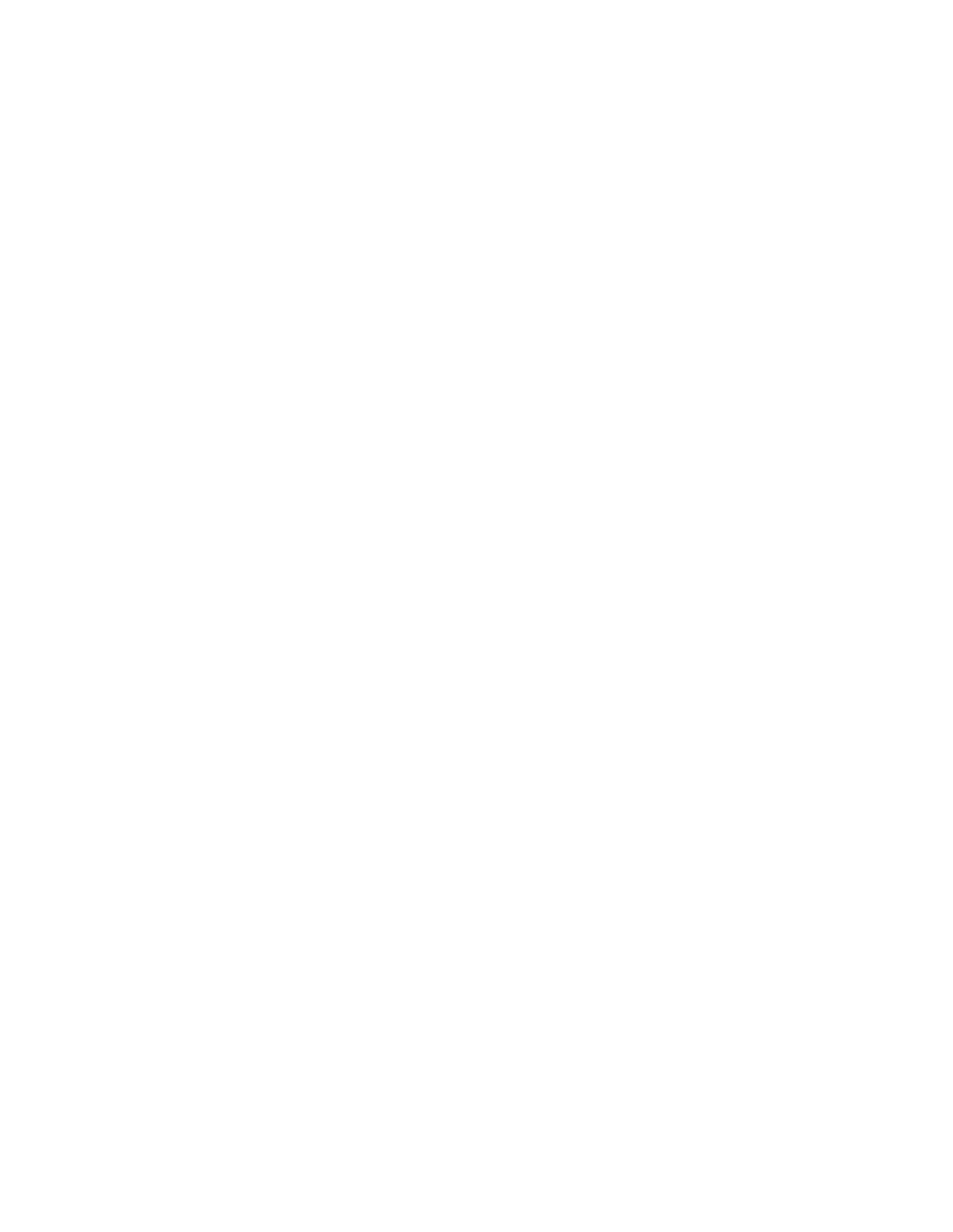

# **CITY OF MODESTO**

**COUNCIL AGENDA REPORT** 

**DATE OF MEETING:** 

2/22/2011

February 2, 2011

- TO: Mayor & City Council
- THROUGH: Greg Nyhoff, City Manager
- FROM: Nicholas Pinhey, Director of Utility Planning and Projects Department
- SUBJECT: Public Hearing To adopt a Methodology Consumption Calculation determining the per-capita water use targets and the associated per-capita water uses as part of the 2010 Urban Water Management Plan
- CONTACT: Nick Pinhey, Director, npinhey@modestogov.com, (209) 577-5205

#### **DESCRIPTION:**

Hearing to consider approving a Methodology Consumption Calculation that determines percapita water use targets and the associated per-capita water uses, as required by the State Water Code, in the 2010 Urban Water Management Plan (2010 UWMP). (Funding Source: Water Fund)

#### **FISCAL IMPACT:**

There is no direct fiscal impact by adopting a Methodology Consumption Calculation for determining per-capita water use targets.

#### **BACKGROUND:**

Urban Water Management Plans (UWMP) are required to be updated and submitted to the State Department of Water Resources (DWR) every five years under the Urban Water Management Planning Act (UWMPA). On September 14, 2010, the Council, by Resolution No. 2010-404, approved an Agreement with West Yost Associates (West Yost) to develop the 2010 Joint Urban Water Management Plan (2010 UWMP). An UWMP is necessary for water agencies (City/MID) to be eligible for State water management grants or loans.

One of the requirements of the 2010 UWMP is that the City/MID must implement specific Demand Management Measures (DMMs) that will help achieve per-capita water use targets that reflect a 20% reduction in water use by the year 2020, mandated by the State's Water Conservation Act (Senate Bill X7-7).

In October 2010, the DWR released the *Final Methodologies for Calculating Baseline and Compliance Urban Per Capita Water Use* document describing the methods for determining these targets and three of the four methods allowed for determining the 20% reduction water use target for the year 2020, as well as the Interim 2015 target.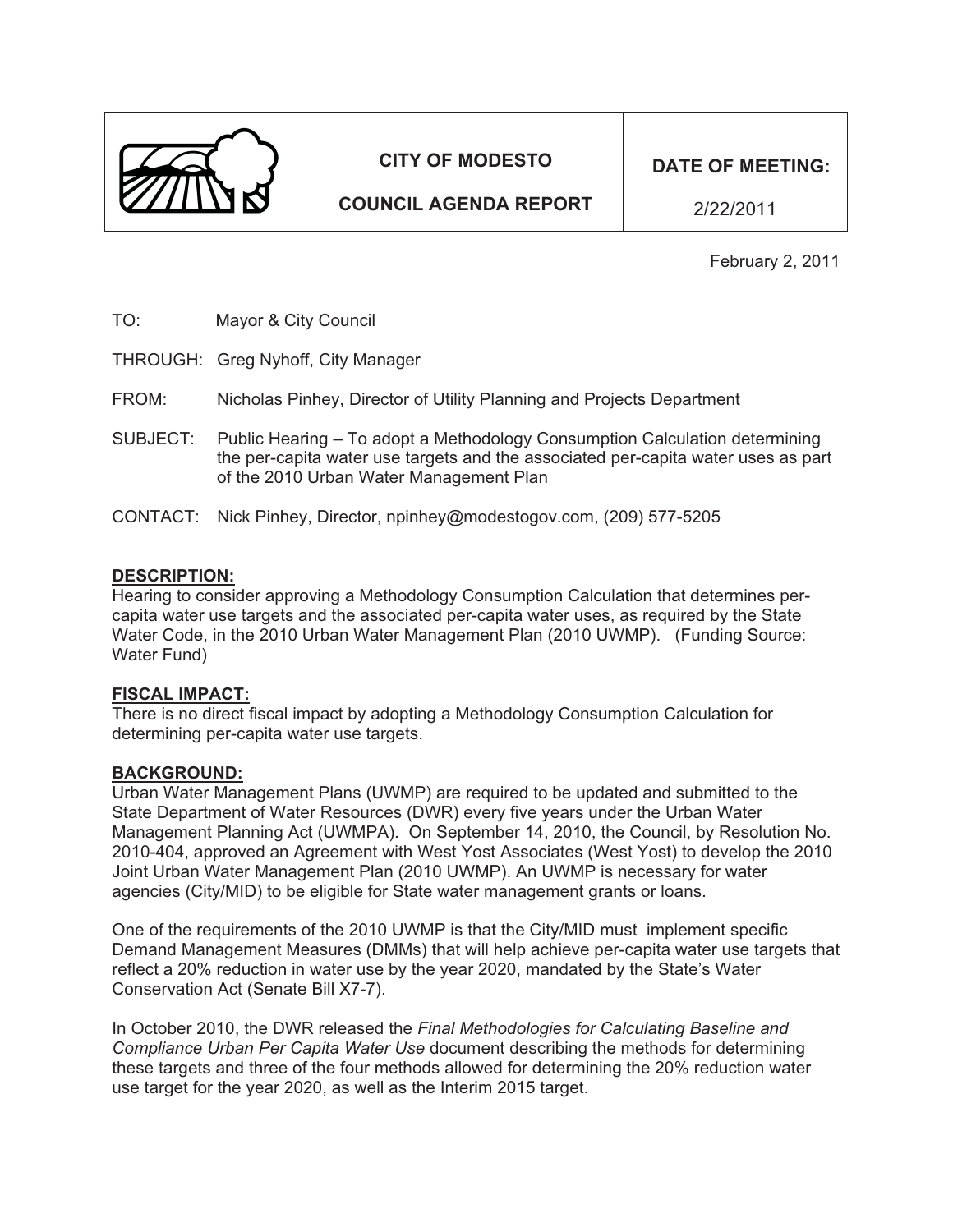West Yost developed a Technical Memorandum (January 2011) which established the base water usage for Modesto's water system and compared water use targets for three of the four methodologies as well as targets on the fourth methodology based on draft information available to date. Based on the analysis, it is recommended that Modesto adopt Methodology Target 1 which provides for the required amount of reduction in per-capita water use to meet the Final 2020 and Interim 2015 per-capita water use targets. Base per-capita water usage is calculated from a 10-year running average per DWR requirements.

Modesto's base per-capita water use has been calculated at 285 gallons per-capita-per-day (gpcd). Method 1 results in a year 2020 water usage target of 228 gpcd (reduction of 20%) and an Interim 2015 water usage target of 256 gpcd (10% reduction). As shown in Table 1 below, Target Methodology 1 is the best choice for Modesto in order to comply with the 2009 Water Conservation Act compared to the other DWR target methodologies.

| <b>Target</b><br><b>Method</b><br><b>Number</b> | <b>Target Method Description</b>                                                                                                                                             | <b>Base Daily</b><br>Per Capita<br><b>Water Use</b> | <b>Interim</b><br>(2015)<br><b>Target</b> | <b>Final</b><br>(2020)<br><b>Target</b> |
|-------------------------------------------------|------------------------------------------------------------------------------------------------------------------------------------------------------------------------------|-----------------------------------------------------|-------------------------------------------|-----------------------------------------|
|                                                 | Uses historical gross water use and service<br>area population to determine a base daily<br>per capita water use. The Urban Water Use<br>Target is 80 percent of this value. | 285 gpcd                                            | $256$ gpcd                                | 228 gpcd                                |
| 2                                               | Uses performance standards for indoor and<br>outdoor water use, landscape irrigation use,<br>and commercial, institutional, and industrial<br>(CII) uses.                    | 285 gpcd                                            | 230 gpcd                                  | $175$ gpcd                              |
| 3                                               | Uses 95 percent of the applicable state<br>hydrologic region target as defined in the<br>State's draft 20x2020 Water Conservation<br>Plan issued by DWR in April 2009.       | 285 gpcd                                            | 225 gpcd                                  | $165$ gpcd                              |
| $4^*$                                           | Not yet Defined. To be evaluated once it is<br>defined by DWR.                                                                                                               | TBD                                                 | TBD                                       | TBD                                     |
| Minimum<br>Requirement                          | Based on 95 percent of the 5-year running<br>average per capita water use ending<br>between 2007 and 2010.                                                                   | 278 gpcd                                            | 275 gpcd                                  | $265$ gpcd                              |

Table 1: Calculated Water Use Targets for DWR Methodologies

\* Target Method 4 has not been finalized by DWR; however, preliminary estimates by West Yost based on available draft information suggests this method would unlikely provide more favorable per-capita water usages than Method 1.

As required under Assembly Bill 1420, there are 14 Demand Management Measures (DMMs) accepted by DWR as qualifying conservation programs to achieve the water use targets described by Methodology Target 1 above. These DMMs are to be implemented or planned to be implemented in order to be eligible for State water management grants and loans. Modesto's current Water Conservation Program fully and partially implements eight of the 14 DMMs. Six of the DMMs are not currently implemented, and one of the six does not apply to Modesto.

Concurrent with development of the 2010 UWMP by West Yost is an effort with RMC to develop a Water Conservation Plan that describes Modesto's water conservation efforts through each of the established 14 DMMs. The Water Conservation Plan will describe the process to meet all of the goals for the 14 DMMs over the next ten years. The overall intent of the Conservation Plan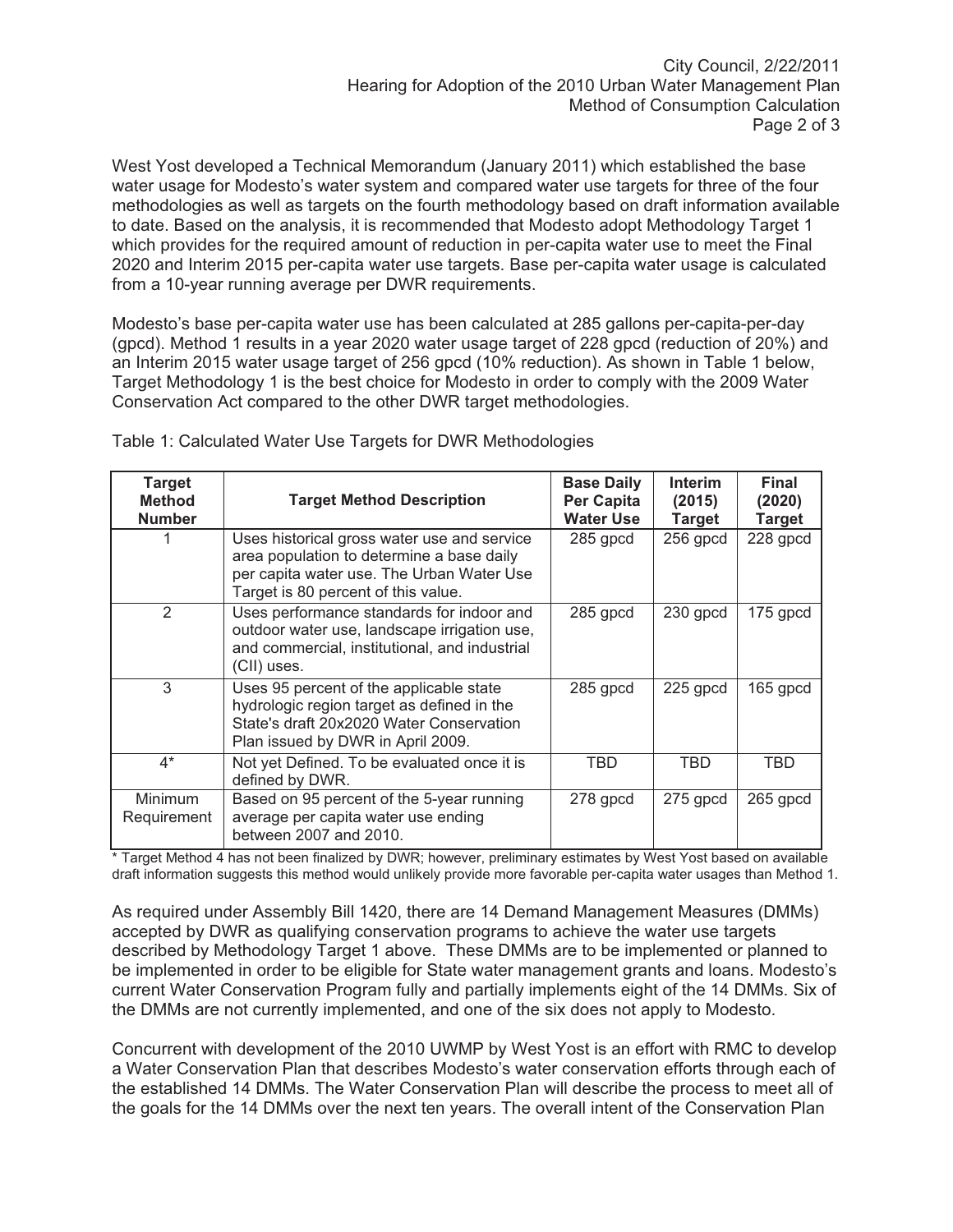is to promote water conservation and maximize real water conservation results in the most effective and economical means available to achieve the mandated 2015 Interim and 2020 Final per-capita water use targets.

A future public comment period and request for Council action scheduled for the end of May 2011 will recommend a resolution to consider the adoption of the full 2010 UWMP, which will also include the City's Water Conservation Plan.

## **PUBLIC PARTICIPATION:**

A notice of a public hearing to be held by the Council of the City of Modesto on February 22, 2011, was published in the Modesto Bee prior to the public hearing.

#### **COMMITTEE RECOMMENDATION:**

This item has not been reviewed by a Council Committee.

#### **CEQA/NEPA REQUIREMENTS:**

Urban Water Management Plans are exempt from the CEQA/NEPA requirement.

## **STRATEGIC PLAN ELEMENT:**

The recommended action supports the Utility Planning and Projects Department initiative of having a water system with sufficient capacity and quality for all current needs and future economic growth.

#### **RECOMMENDED COUNCIL ACTION:**

Resolution approving a methodology for consumption calculation for determining urban water use target and the associated per-capita water uses, as required by the State Water Code, in the 2010 Urban Water Management Plan.

Approved by:

Jack Bond, Senior Civil Engineer, Capital Planning Section

Nicholas Pinhey, Utility Planning & Projects Director

Greg Nyhoff, City Manager

Attachments: **Resolution**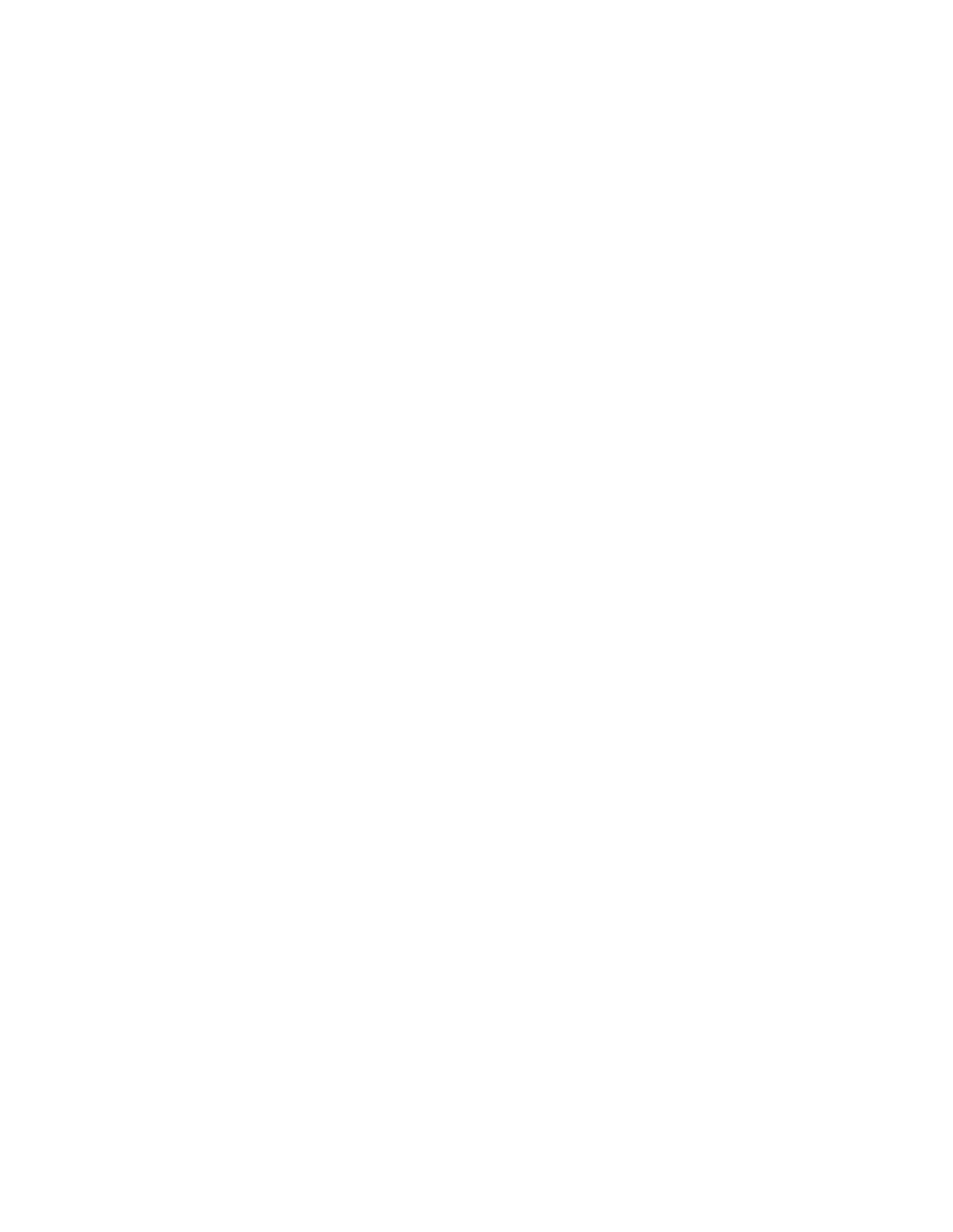#### **MODESTO CITY COUNCIL RESOLUTION NO. 2011-063**

## RESOLUTION APPROVING A METHODOLOGY FOR CONSUMPTION **CALCULATION FOR DETERMINING URBAN WATER USE TARGET AND** THE ASSOCIATED PER-CAPITA WATER USES, AS REQUIRED BY THE STATE WATER CODE, IN THE 2010 URBAN WATER MANAGEMENT PLAN

WHEREAS, Urban Water Management Plans (UWMP) are required to be updated and submitted to the State Department of Water Resources (DWR) every five years under the Urban Water Management Planning Act (UWMPA), and

WHEREAS, the City of Modesto, by Resolution No. 2010-404, and the Modesto

Irrigation District (MID) hired West Yost Associates to develop the 2010 Joint Urban

Water Management Plan (2010 UWMP), and

WHEREAS, an UWMP is necessary for water agencies (City/MID) to be eligible

for State water management grants and loans, and

WHEREAS, one of the requirements of the UWMP is that the City/MID must

implement specific Demand Management Measures (DMMs) that will help achieve percapita water use targets that reflect a 20% reduction in water use by the year 2020 mandated by the state's Water Conservation Act (Senate Bill X7-7), and

WHEREAS, in October 2010, the DWR released the Final Methodologies for Calculating Baseline and Compliance Urban Per Capita Water Use document describing the methods for determining these targets and three of the four methods allowed for determining the 20% reduction water use target for the year 2020, as well as the Interim 2015 target, and

2011-063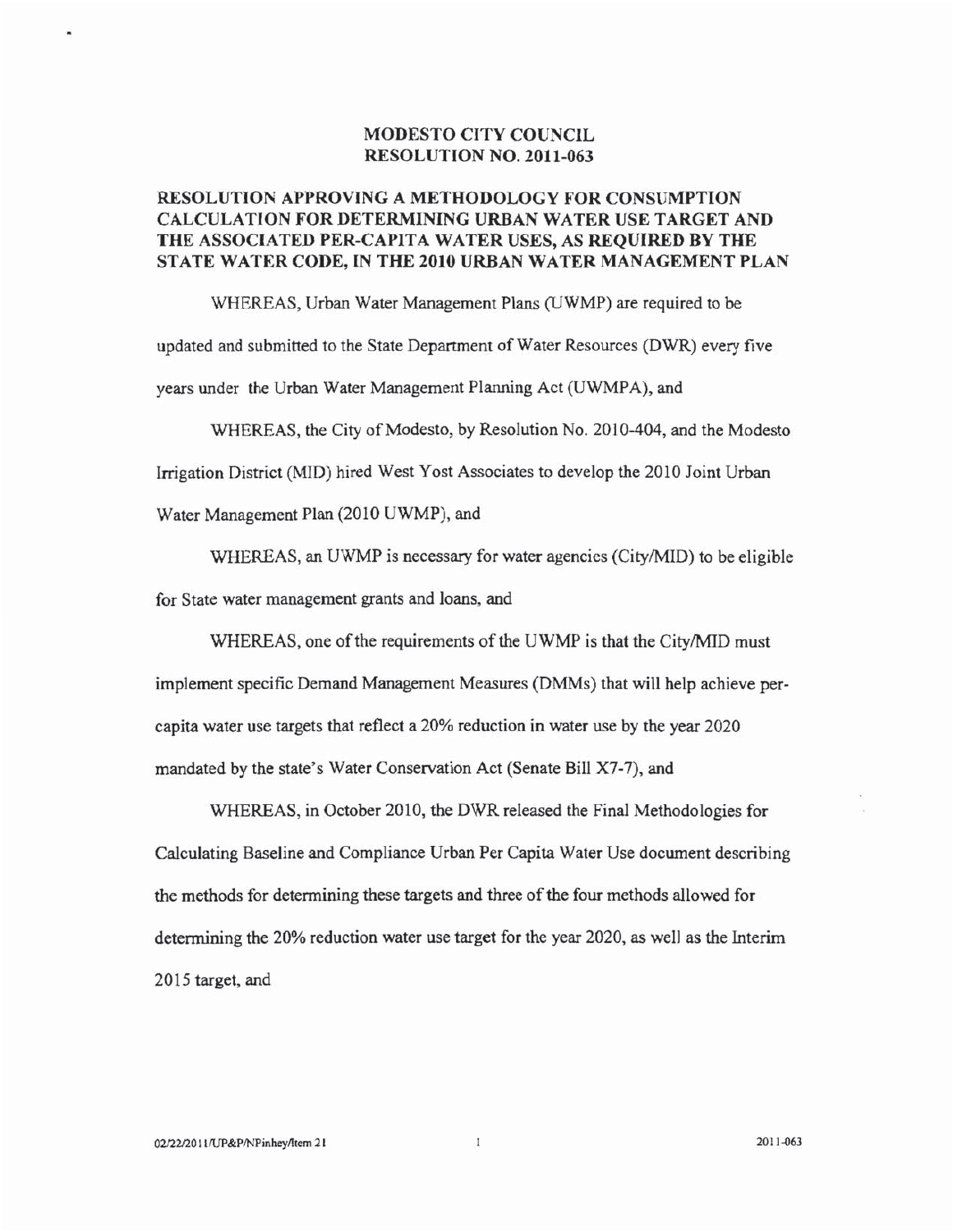WHEREAS, West Yost developed a Technical Memorandum which established the base water usage for Modesto's water system and compared water use targets for three of the four methodologies, and

WHEREAS, Modesto's base per-capita water use has been calculated at 285 percapita-per-day (gpcd) and it is recommended Modesto adopt Methodology Target 1 which provides for the required amount of reduction in per-capita water use to the meet the Final 2020 (228 gpcd) and Interim 2015 (256 gpcd) per-capita water use targets,

NOW, THEREFORE, BE IT RESOLVED by the Council of the City of Modesto that it hereby approves a methodology of consumption calculation for determining urban water use target and the associated per-capita water uses, as required the State Water Code, in the 2010 Urban Water Management Plan.

The foregoing resolution was introduced at a regular meeting of the Council of the City of Modesto held on the 22<sup>nd</sup> day of February, 2011, by Councilmember Hawn, who moved its adoption, which motion being duly seconded by Councilmember Muratore, was upon roll call carried and the resolution adopted by the following vote:

None

AYES: Councilmembers: Burnside, Geer, Hawn, Lopez, Marsh, Muratore Mayor Ridenour

NOES: Councilmembers:

**ABSENT:** Councilmembers:

None **ATTES** 

(SEAL)

**APPROVED AS TO FORM:** By: OOD, City Attorney

2011-063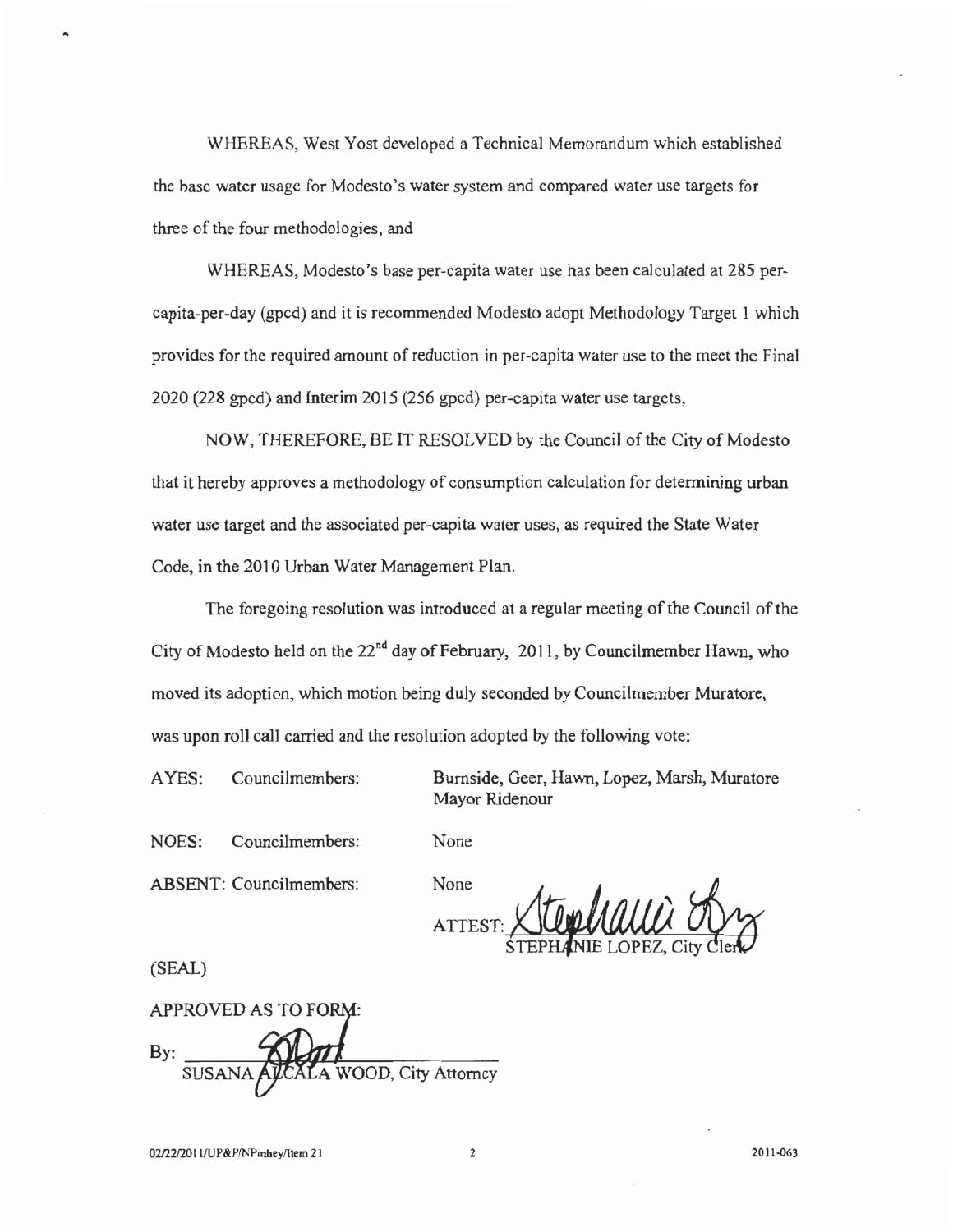

## **TECHNICAL MEMORANDUM**

| DATE:    | January 20, 2011                                                      | Project No.: 418-02-10-28 |
|----------|-----------------------------------------------------------------------|---------------------------|
| TO:      | Jack Bond, City of Modesto<br>Jim Alves, City of Modesto              |                           |
| FROM:    | Gerry Nakano, R.C.E. #29524<br>Elizabeth Drayer, R.C.E. $\#$ 46872    |                           |
| SUBJECT: | Compliance with the Water Conservation Act of 2009 (Senate Bill x7-7) |                           |

#### **BACKGROUND**

In November 2009, Senate Bill x7-7 (SBx7-7), The Water Conservation Act of 2009, was signed into law by Governor Arnold Schwarzenegger as part of a comprehensive water legislation package. The Water Conservation Act addresses both urban and agricultural water conservation. The legislation sets a goal of achieving a 20 percent statewide reduction in urban per capita water use by the year 2020 (*i.e.*, "20 by 2020"), and directs urban retail water suppliers to establish an "interim" per capita water use target to be met by 2015 and a "final" per capita water use target to be met by 2020.

The legislation also extended the deadline for the submittal of 2010 Urban Water Management Plans (UWMPs) by urban retail water suppliers from December 31, 2010 to July 1, 2011 to allow for additional time to comply with the SBx7-7 requirements and to incorporate reporting requirements into the 2010 UWMPs. Similar legislation (SB 1478 passed on September 24, 2010) was also passed to extend the 2010 UWMP submittal deadline for urban wholesale water suppliers to permit coordination between urban wholesale water suppliers and urban retail water suppliers.

The Water Conservation Act of 2009 was incorporated into Division 6 of the California Water Code, commencing with Section 10608 of Part 2.55. The methodologies, water use targets, and reporting required by the Water Conservation Act of 2009 apply to urban retail water suppliers that "*directly provide potable municipal water to more than 3,000 end users or that supply more than 3,000 acre-feet of potable water annually at retail for municipal purposes."*

The City of Modesto (City) currently serves approximately  $76,900$  connections<sup>1</sup> (as of January 2010) and provided approximately 70,700 acre-feet of potable water to customers in  $2009^2$ . Therefore, the City is required to comply with the requirements of SBx7-7.

<sup>&</sup>lt;sup>1</sup> Source: Shibumi Consulting Services, LLC "Connections" November 2010.<br><sup>2</sup> Source: City of Modesta Engineers Benert "Demand TM" Ostaber 2000.

<sup>&</sup>lt;sup>2</sup> Source: City of Modesto Engineers Report, "Demand TM" October 2009.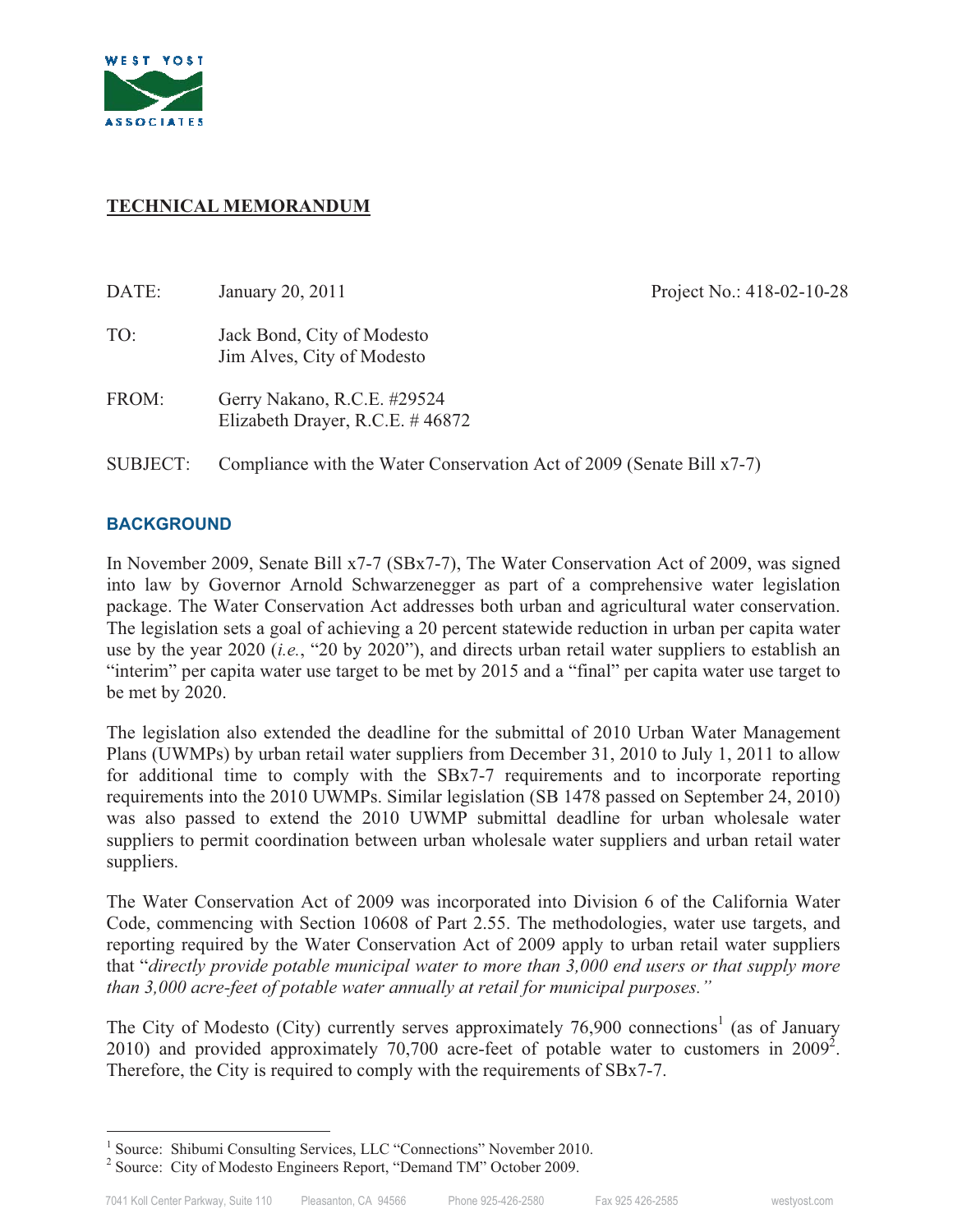#### **INTRODUCTION**

This memorandum presents the City of Modesto's (City's) proposed compliance with SBx7-7. This memorandum includes the following information:

- City of Modesto water service area
- Assumptions for gross water use and service area population
- Calculation of base daily per capita water use
- Calculation of interim and final targets using the four target methods established by SBx7-7 and DWR
- Recommended interim and final per capita water use targets for the City
- Allowable adjustments to compliance daily per capita water use
- Provisions for future revision of base daily per capita water use and/or target method used
- Public hearing requirements
- Reporting requirements in the City's 2010 UWMP and subsequent UWMPs
- Consequences of non-compliance with SBx7-7
- $\bullet$ References

Calculations of Base Daily Per Capita Water Use, and Interim and Final Per Capita Water Use Targets have been made based on the requirements specified in the SBx7-7 legislation and the California Department of Water Resources (DWR) "Methodologies for Calculating Baseline and Compliance Urban Per Capita Water Use" dated October 1, 2010 (referred to as the "DWR Methodologies" in this memorandum).

#### **WATER SERVICE AREA**

The City's water service area consists of one large "contiguous" service area and several "outlying" non-contiguous service areas. The City's contiguous service area is primarily defined by the current City of Modesto Sphere of Influence (SOI), Salida, North Ceres and some unincorporated Stanislaus County "islands" within or adjacent to the SOI (including Empire, Bret Harte, Shackelford and West Modesto). The outlying service areas include Grayson, Hickman, Del Rio, Waterford, Ceres (Walnut Manor), and portions of Turlock. This service area is largely the result of the City's 1995 acquisition of the Del Este Water Company. Figure 1 illustrates the location of the City's contiguous and outlying service areas.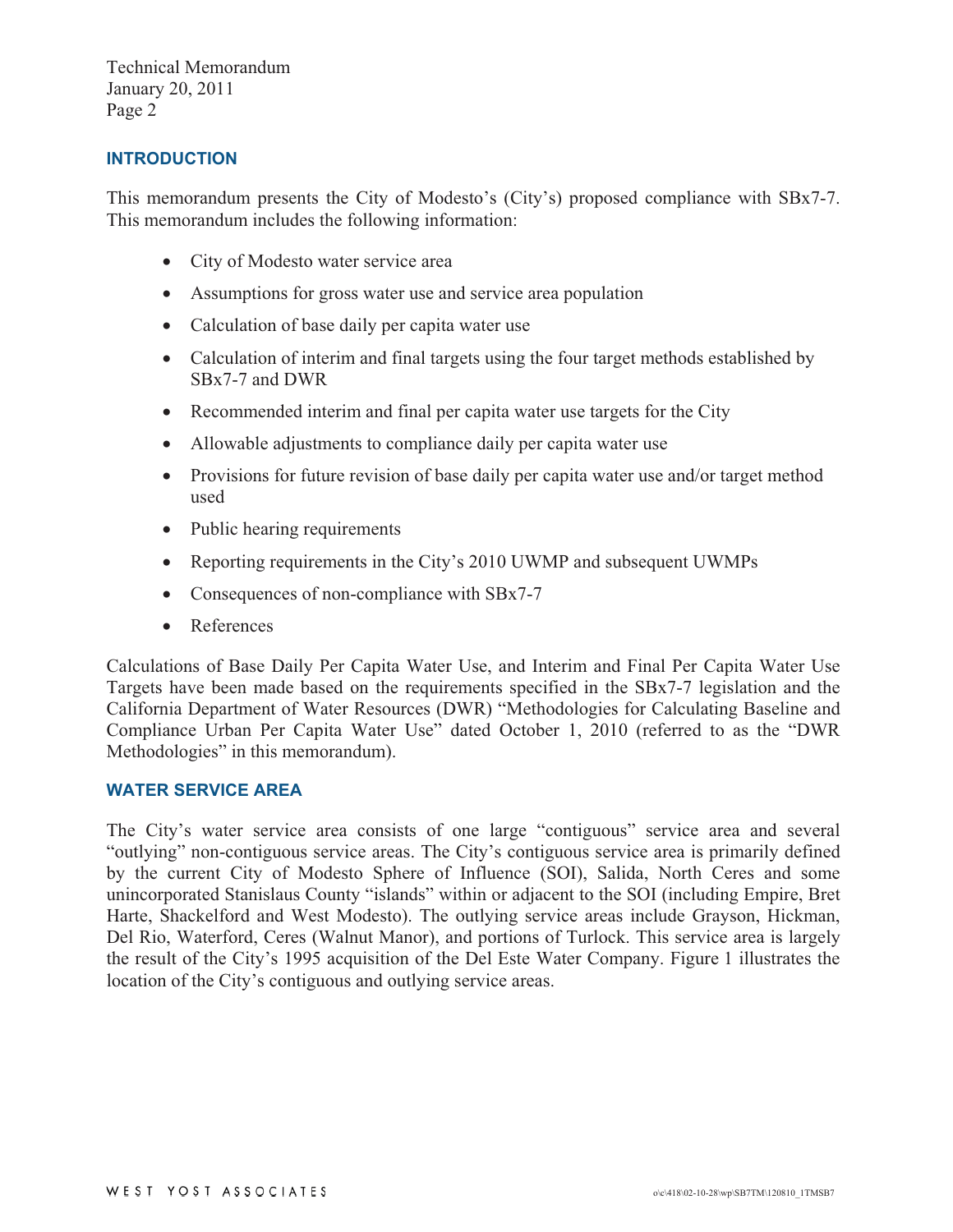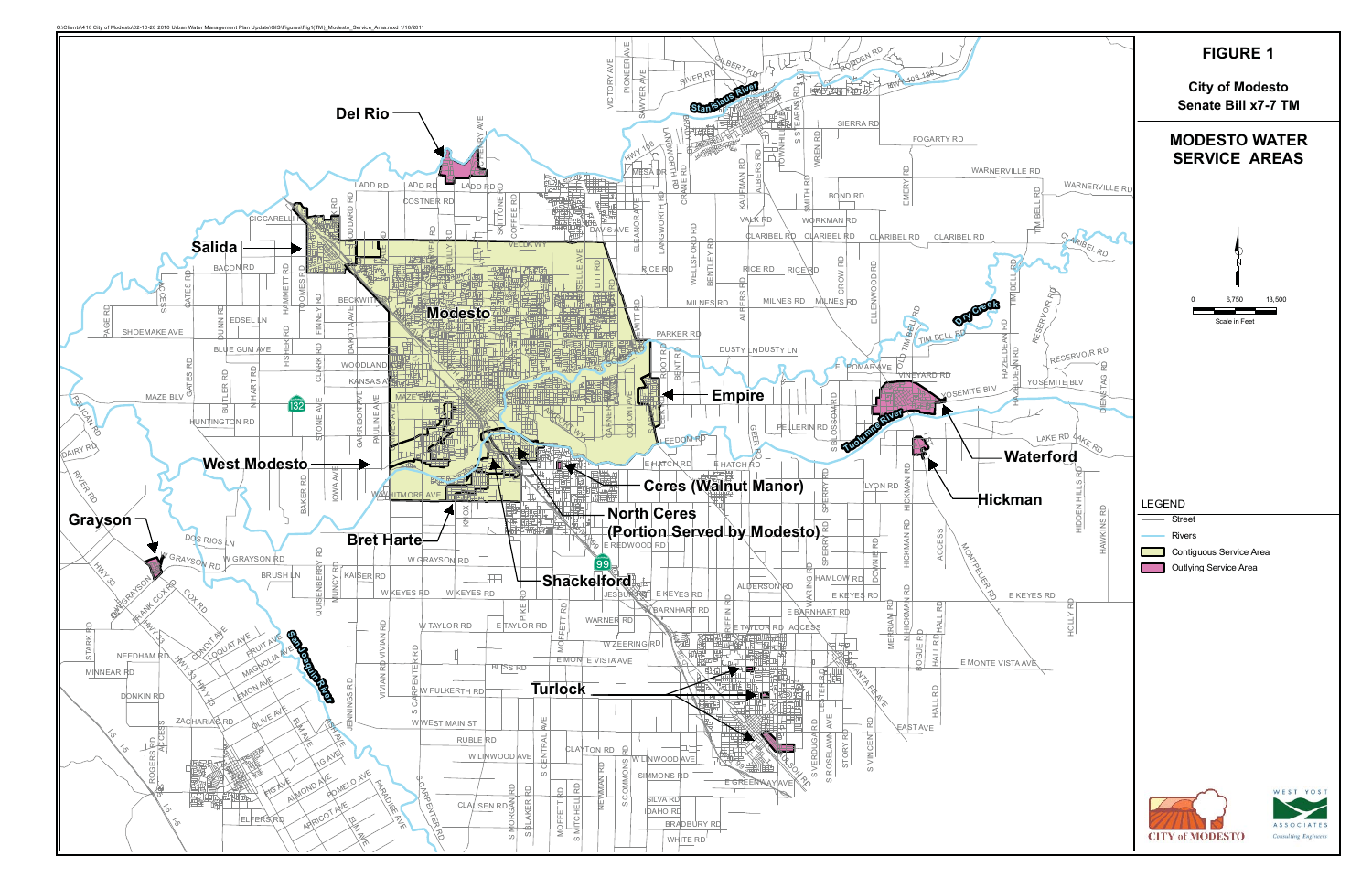#### **GROSS WATER USE**

Gross water use is the annual water supplied to the distribution system adjusted for recycled, wholesale, and agricultural deliveries and is defined in the Water Code as follows:

*10608.12 (g) "Gross water use" means the total volume of water, whether treated or untreated, entering the distribution system of an urban retail water supplier, excluding all of the following:* 

- *(1) Recycled water that is delivered within the service area of an urban retail water supplier or its urban wholesale water supplier.*
- *(2) The net volume of water that the urban retail water supplier places into long-term storage.*
- *(3) The volume of water the urban retail water supplier conveys for use by another urban water supplier.*
- *(4) The volume of water delivered for agricultural use, except as otherwise provided in subdivision (f) of Section 10608.24.*

The City's gross water use includes purchased treated surface water from the Modesto Regional Water Treatment Plant (MRWTP), owned and operated by the Modesto Irrigation District (MID), and groundwater pumped from 102 operational wells located throughout the City's service area. In 1996, the City acquired the Del Este Water Company and began serving customers in the former Del Este Water Company service areas. The City's acquisition of the Del Este Water Company included the acquisition of groundwater production wells in the Del Este Water Company service areas.

DWR Methodology 1 (Gross Water Use) suggests that water volumes should be adjusted for meter errors and that gross water use calculations should be adjusted for changes in distribution system storage, indirect recycled water use and process water use. However, the City's gross water use has not been adjusted for meter errors as the City's meters are considered to be appropriately calibrated and any meter errors are considered to be negligible. The City has also not adjusted its gross water use for changes in distribution system storage as the volumes of water stored in the City's water storage reservoirs and tanks, although they vary from hour to hour based on diurnal demand patterns, are kept at consistent levels throughout the year. Also, no deductions have been taken for indirect recycled water use, water delivered for agricultural use or process water use as these deductions do not apply to the City. The City's gross water use, presented in the format recommended by the DWR Methodologies, is presented in Table 1.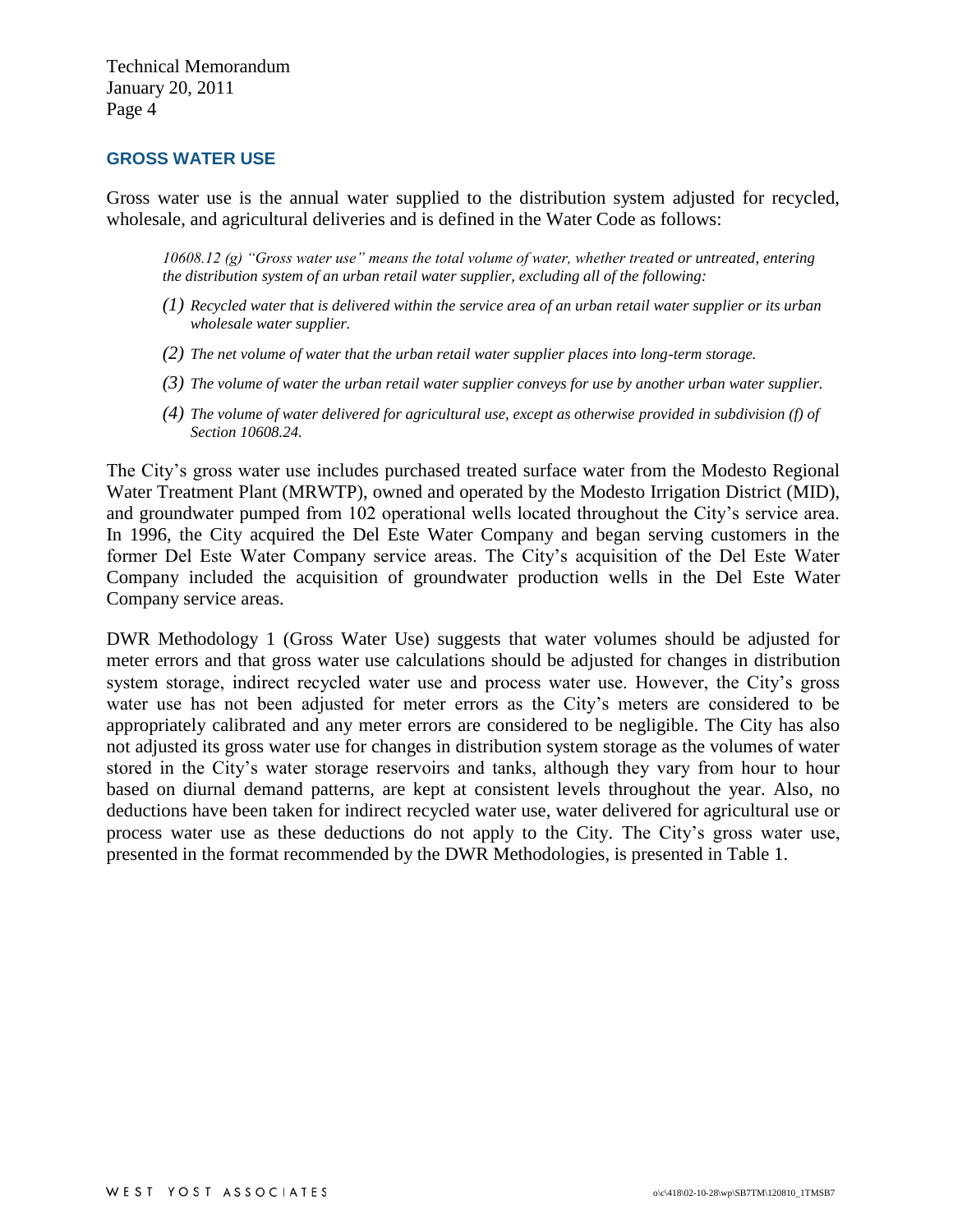| <b>Utility Name:</b> | City of Modesto                                                                                                                      |        |                   |                   |        |                   |                   |        |                   |        |              |
|----------------------|--------------------------------------------------------------------------------------------------------------------------------------|--------|-------------------|-------------------|--------|-------------------|-------------------|--------|-------------------|--------|--------------|
| 12-month period:     | 1-Jan to 31-Dec                                                                                                                      |        |                   |                   |        |                   |                   |        |                   |        |              |
| Volume Units:        | <b>Million Gallons</b>                                                                                                               |        |                   |                   |        |                   |                   |        |                   |        |              |
|                      |                                                                                                                                      | Year 1 | Year <sub>2</sub> | Year <sub>3</sub> | Year 4 | Year <sub>5</sub> | Year <sub>6</sub> | Year 7 | Year <sub>8</sub> | Year 9 | Year 10      |
| Item                 | Calculation                                                                                                                          | 1999   | 2000              | 2001              | 2002   | 2003              | 2004              | 2005   | 2006              | 2007   | 2008         |
|                      | Volume from Own Sources (raw data)                                                                                                   | 14,908 | 13,919            | 14,988            | 16,067 | 15,484            | 15,218            | 15,178 | 14,687            | 13,969 | 14,744       |
|                      | Meter error adjustment (+/-)                                                                                                         |        |                   |                   |        |                   |                   |        |                   |        |              |
|                      | Subtotal: Corrected Volume from Own Sources                                                                                          | 14,908 | 13,919            | 14,988            | 16,067 | 15,484            | 15,218            | 15,178 | 14,687            | 13,969 | 14,744       |
|                      | Volume from Imported Sources (raw data)                                                                                              | 11,025 | 10,985            | 11,381            | 11,054 | 11,512            | 11,434            | 10,592 | 10,918            | 11,917 | 10,438       |
|                      | Meter error adjustment (+/-)                                                                                                         |        |                   |                   |        |                   |                   |        |                   |        | $\mathbf{0}$ |
|                      | Subtotal: Corrected Volume from Imported Sources                                                                                     | 11,025 | 10,985            | 11,381            | 11,054 | 11,512            | 11,434            | 10,592 | 10,918            | 11,917 | 10,438       |
| 3                    | Total Volume Into Distribution System = Item 1 + Item 2                                                                              | 25,933 | 24,904            | 26,369            | 27,121 | 26,996            | 26,652            | 25,770 | 25,605            | 25,886 | 25,182       |
|                      | Volume Exported to Other Utiltities (raw data)                                                                                       |        |                   |                   |        |                   |                   |        |                   |        |              |
|                      | Meter error adjustment (+/-)                                                                                                         |        |                   |                   |        |                   |                   |        |                   |        | $\mathbf{0}$ |
|                      | Subtotal: Corrected Volume Exported to Other Utilities                                                                               |        |                   |                   |        |                   |                   |        |                   |        | $\mathbf{0}$ |
| 5                    | Change in Distribution System Storage (+/-)                                                                                          |        |                   |                   |        |                   |                   |        |                   |        | $\Omega$     |
|                      | Gross Water Use Before Indirect Recycled Water Use Deductions =                                                                      |        |                   |                   |        |                   |                   |        |                   |        |              |
|                      | Item 3 - Item 4 - Item 5                                                                                                             | 25,933 | 24,904            | 26,369            | 27,121 | 26,996            | 26,652            | 25,770 | 25,605            | 25,886 | 25,182       |
|                      | Indirect Recycled Water Use Deduction                                                                                                |        |                   |                   |        |                   |                   |        |                   |        |              |
|                      | Gross Water Use After Indirect Recycled Water Use Deductions =                                                                       |        |                   |                   |        |                   |                   |        |                   |        |              |
|                      | Item 6 - Item 7                                                                                                                      | 25,933 | 24,904            | 26,369            | 27,121 | 26,996            | 26,652            | 25,770 | 25,605            | 25,886 | 25,182       |
| 9                    | Water Delivered for Agricultural Use (optional deduction)                                                                            |        |                   |                   |        |                   |                   |        |                   |        | $\Omega$     |
| 10                   | Process Water Use (optional deduction)                                                                                               |        |                   |                   |        |                   |                   |        |                   |        |              |
| 11                   | Gross Water Use After Optional Deductions = Item 8 - Item 9 - Item 10                                                                | 25,933 | 24,904            | 26,369            | 27,121 | 26,996            | 26,652            | 25,770 | 25,605            | 25,886 | 25,182       |
|                      | to 1005 readiction data includes only City of Modern water production (does not include production in Del Este Water Company company |        |                   |                   |        |                   |                   |        |                   |        |              |

# **Table 1. Urban Retail Water Supplier Gross Water Use Calculation (DWR Methodologies Table 1)**

Note: 1995 production data includes only City of Modesto water production (does not include production in Del Este Water Company service area)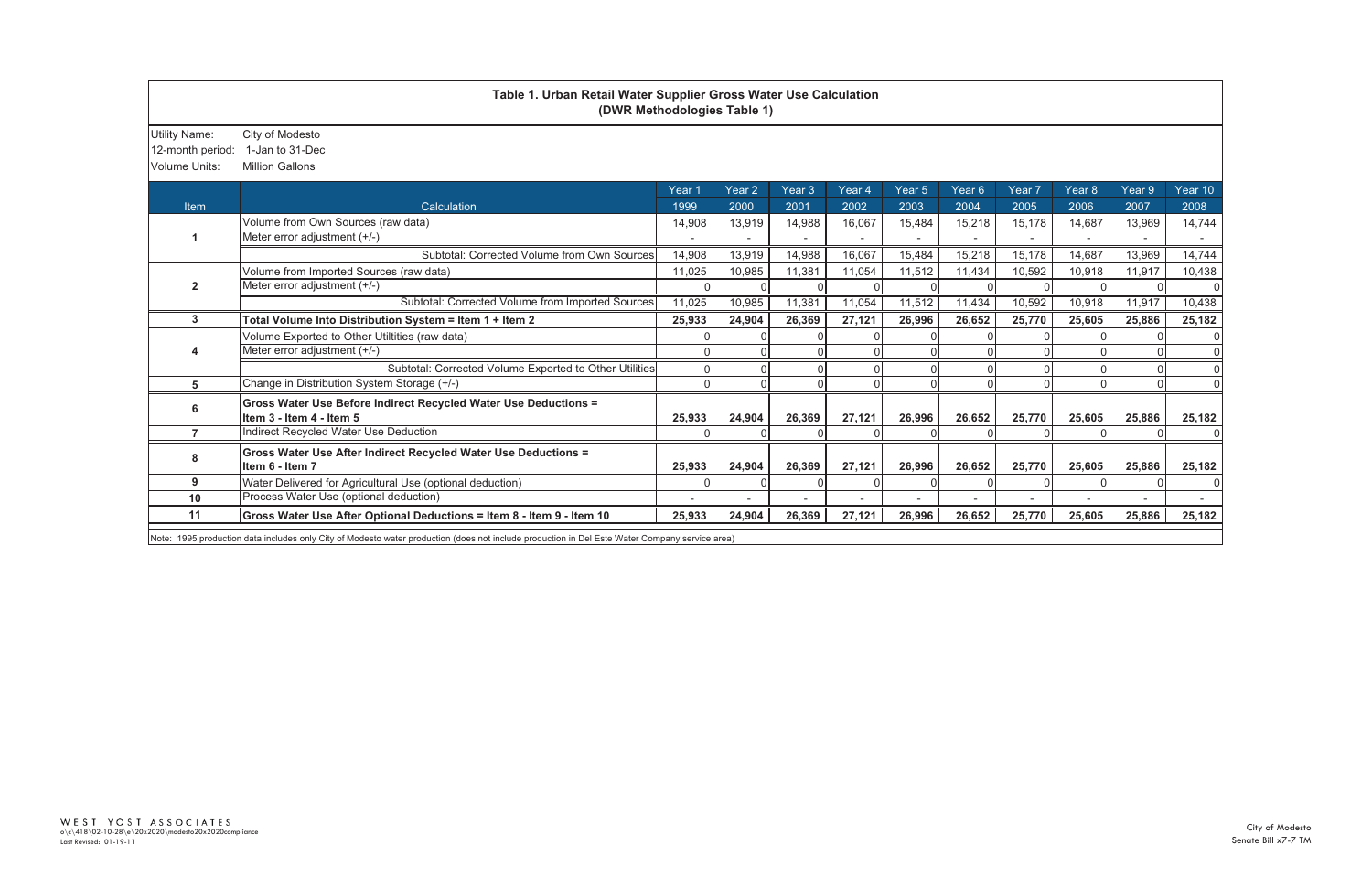The City's historical gross water use from 1996 to 2010 in acre-feet per year (af/yr) is summarized in Table 2.

| Table 2. City of Modesto Historical Gross Water Use |                                                                                                                                           |  |  |  |  |  |  |
|-----------------------------------------------------|-------------------------------------------------------------------------------------------------------------------------------------------|--|--|--|--|--|--|
| Year                                                | Gross Water Use (includes water purchased from<br>MID and groundwater produced by City and former<br>Del Este Water Company wells), af/yr |  |  |  |  |  |  |
| 1996                                                | 62,462                                                                                                                                    |  |  |  |  |  |  |
| 1997                                                | 70,733                                                                                                                                    |  |  |  |  |  |  |
| 1998                                                | 64,081                                                                                                                                    |  |  |  |  |  |  |
| 1999                                                | 79,590                                                                                                                                    |  |  |  |  |  |  |
| 2000                                                | 76,428                                                                                                                                    |  |  |  |  |  |  |
| 2001                                                | 80,923                                                                                                                                    |  |  |  |  |  |  |
| 2002                                                | 83,231                                                                                                                                    |  |  |  |  |  |  |
| 2003                                                | 82,846                                                                                                                                    |  |  |  |  |  |  |
| 2004                                                | 81,791                                                                                                                                    |  |  |  |  |  |  |
| 2005                                                | 79,086                                                                                                                                    |  |  |  |  |  |  |
| 2006                                                | 78,585                                                                                                                                    |  |  |  |  |  |  |
| 2007                                                | 79,446                                                                                                                                    |  |  |  |  |  |  |
| 2008                                                | 77,286                                                                                                                                    |  |  |  |  |  |  |
| $2009^{(a)}$                                        | 70,672                                                                                                                                    |  |  |  |  |  |  |
| $2010^{(a)}$                                        | 64,464                                                                                                                                    |  |  |  |  |  |  |
| (a)<br>conditions                                   | 2009 and 2010 gross water use in the City was reduced due to a number of factors including drought conditions and economic                |  |  |  |  |  |  |

#### **SERVICE AREA POPULATION**

Service area population is used to determine per capita water use and is defined in the Water Code as follows:

*(1) 10608.20 (f) When calculating per capita values for the purpose of this chapter, an urban retail water supplier shall determine population using federal, state, and local population reports and projections.*

Consistent with DWR Methodology 2 (Service Area Population), the City's service area population has been estimated using California Department of Finance (DOF) and the United States Census Bureau to the extent that it is available. The City serves a number of areas located outside City limits which are County areas or areas previously served by the Del Este Water Company<sup>3</sup>. Where DOF or Census data were not available for a specific part of the City's service area, population estimates were based on the number of dwelling units and/or connections served by the City and the estimated number of people per household (based on Census data for the surrounding communities). The City's historical service area population from 1996 to 2010 is summarized in Table 3. It should be noted that population estimates for the City service prior to 1996 and the acquisition of the Del Este Water Company have not been made for purposes of this SBx7-7 analysis.

<sup>&</sup>lt;sup>3</sup> The City of Modesto acquired the Del Este Water Company in 1996.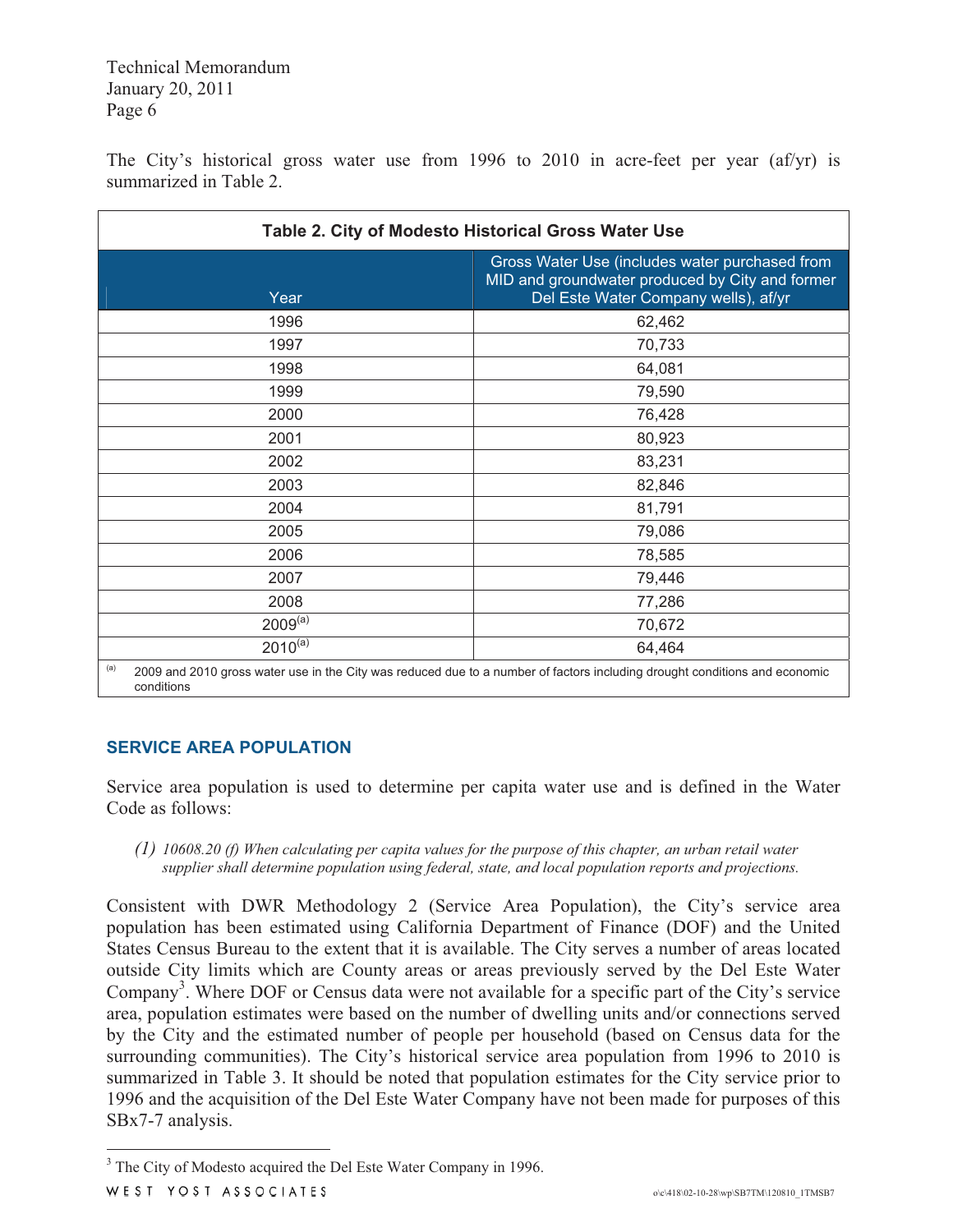Note: Service area population for years prior to 1996 are not available as City of Modesto city limits included areas served by the Del Este Water Company. The Del Este Water Company was acquired by the City of Modesto in Company service areas.

|               |                                                   |                                              |                                        |                                                                                                                                                                                                                         |                                        |                                        |                            |                                                                                                                                                                                 | Table 3. City of Modesto Historical Service Area Population |                                                                                                                                                                                   |                                                            |                                                      |                                                              |                                             |
|---------------|---------------------------------------------------|----------------------------------------------|----------------------------------------|-------------------------------------------------------------------------------------------------------------------------------------------------------------------------------------------------------------------------|----------------------------------------|----------------------------------------|----------------------------|---------------------------------------------------------------------------------------------------------------------------------------------------------------------------------|-------------------------------------------------------------|-----------------------------------------------------------------------------------------------------------------------------------------------------------------------------------|------------------------------------------------------------|------------------------------------------------------|--------------------------------------------------------------|---------------------------------------------|
| Year          | City of<br>Modesto                                | Salida                                       | Empire                                 | Del Rio                                                                                                                                                                                                                 | Grayson                                | Hickman                                | Waterford                  | <b>Turlock</b>                                                                                                                                                                  | <b>North Ceres</b><br>(Bystrom)                             | Ceres<br>(Walnut Manor)                                                                                                                                                           | <b>Bret Harte</b><br>(County area<br>served by<br>Modesto) | Shackelford<br>(County area<br>served by<br>Modesto) | <b>West Modesto</b><br>(County area<br>served by<br>Modesto) | <b>Total Modesto</b><br><b>Service Area</b> |
|               |                                                   |                                              |                                        | 1,168                                                                                                                                                                                                                   |                                        |                                        |                            |                                                                                                                                                                                 |                                                             |                                                                                                                                                                                   |                                                            |                                                      |                                                              |                                             |
| 1996          | 178,467<br>179,932                                | 9,336                                        | 3,903                                  | 1,168                                                                                                                                                                                                                   | 1,077                                  | 457<br>457                             | 6,446                      | 1,137<br>1,137                                                                                                                                                                  | 4,518                                                       | 154<br>154                                                                                                                                                                        | 5,161                                                      | 5,170                                                | 6,059                                                        | 223,053                                     |
| 1997<br>1998  | 181,674                                           | 10,142<br>10,948                             | 3,903                                  | 1,168                                                                                                                                                                                                                   | 1,077<br>1,077                         | 457                                    | 6,545<br>6,615             |                                                                                                                                                                                 | 4,518                                                       | 154                                                                                                                                                                               | 5,161                                                      | 5,170                                                | 6,059                                                        | 225,423                                     |
|               |                                                   |                                              | 3,903                                  | 1,168                                                                                                                                                                                                                   |                                        | 457                                    |                            | 1,137                                                                                                                                                                           | 4,518                                                       |                                                                                                                                                                                   | 5,161                                                      | 5,170                                                | 6,059                                                        | 228,041                                     |
| 1999          | 184,136                                           | 11,754                                       | 3,903                                  |                                                                                                                                                                                                                         | 1,077                                  |                                        | 6,730                      | 1,137                                                                                                                                                                           | 4,518                                                       | 154<br>154                                                                                                                                                                        | 5,161                                                      | 5,170                                                | 6,059                                                        | 231,424                                     |
| 2000          | 187,816                                           | 12,560                                       | 3,903                                  | 1,168                                                                                                                                                                                                                   | 1,077                                  | 457                                    | 6,900                      | 1,137                                                                                                                                                                           | 4,518                                                       |                                                                                                                                                                                   | 5,161                                                      | 5,170                                                | 6,059                                                        | 236,080                                     |
| 2001          | 193,672                                           | 12,786                                       | 3,973                                  | 1,189                                                                                                                                                                                                                   | 1,096                                  | 465                                    | 7,039                      | 1,137                                                                                                                                                                           | 4,518                                                       | 154                                                                                                                                                                               | 5,161                                                      | 5,170                                                | 6,059                                                        | 242,420                                     |
| 2002          | 199,455                                           | 13,012                                       | 4,044                                  | 1,210                                                                                                                                                                                                                   | 1,116                                  | 473                                    | 7,196                      | 1,137                                                                                                                                                                           | 4,518                                                       | 154                                                                                                                                                                               | 5,161                                                      | 5,170                                                | 6,059                                                        | 248,704                                     |
| 2003          | 203,892                                           | 13,238                                       | 4,114                                  | 1,231                                                                                                                                                                                                                   | 1,135                                  | 481                                    | 7,694                      | 1,137                                                                                                                                                                           | 4,518                                                       | 154                                                                                                                                                                               | 5,161                                                      | 5,170                                                | 6,059                                                        | 253,984                                     |
| 2004          | 206,934                                           | 13,465                                       | 4,184                                  | 1,252                                                                                                                                                                                                                   | 1,154                                  | 490                                    | 7,885                      | 1,137                                                                                                                                                                           | 4,518                                                       | 154                                                                                                                                                                               | 5,161                                                      | 5,170                                                | 6,059                                                        | 257,562                                     |
| 2005          | 207,101                                           | 13,691                                       | 4,254                                  | 1,273                                                                                                                                                                                                                   | 1,173                                  | 498                                    | 7,877                      | 1,137                                                                                                                                                                           | 4,518                                                       | 154                                                                                                                                                                               | 5,161                                                      | 5,170                                                | 6,059                                                        | 258,066                                     |
| 2006          | 206,991                                           | 13,917                                       | 4,325                                  | 1,294                                                                                                                                                                                                                   | 1,193                                  | 506                                    | 8,171                      | 1,137                                                                                                                                                                           | 4,518                                                       | 154<br>$\overline{154}$                                                                                                                                                           | 5,161                                                      | 5,170                                                | 6,059                                                        | 258,595                                     |
| 2007          | 207,613                                           | 14,143                                       | 4,395                                  | 1,315                                                                                                                                                                                                                   | 1,212                                  | 514                                    | 8,525                      | 1,137                                                                                                                                                                           | 4,518                                                       | 154                                                                                                                                                                               | 5,161                                                      | 5,170                                                | 6,059                                                        | 259,916                                     |
| 2008          | 208,375                                           | 14,143                                       | 4,395                                  | 1,315                                                                                                                                                                                                                   | 1,212                                  | 514                                    | 8,697                      | 1,137                                                                                                                                                                           | 4,518                                                       |                                                                                                                                                                                   | 5,161                                                      | 5,170                                                | 6,059                                                        | 260,850                                     |
| 2009<br>2010  | 209,574<br>211,536                                | 14,143                                       | 4,395<br>4,395                         | 1,315<br>1,315                                                                                                                                                                                                          | 1,212                                  | 514<br>514                             | 8,793<br>8,860             | 1,137<br>1,137                                                                                                                                                                  | 4,518<br>4,518                                              | 154<br>154                                                                                                                                                                        | 5,161<br>5,161                                             | 5,170<br>5,170                                       | 6,059<br>6,059                                               | 262,145                                     |
| Data Sources: | California Dept of                                | 14,143<br>1990 and 2000                      | 2000 data:                             | 2000 data:                                                                                                                                                                                                              | 1,212<br>2000 data:                    | 2000 data:                             |                            |                                                                                                                                                                                 | California Dept of Count of dwelling 2000 data: Census      | Per City of Modesto                                                                                                                                                               | 2000 data: Census                                          | 2000 data: Census                                    | 2000 data: Census                                            | 264,174                                     |
|               | Finance Report E-<br>4 for City of<br>Modesto     | data: Census<br>2007 data: City-<br>data.com | Census<br>2007 data: City-<br>data.com | Census<br>2007 data: City-<br>data.com                                                                                                                                                                                  | Census<br>2007 data: City-<br>data.com | Census<br>2007 data: City-<br>data.com | 4 for City of<br>Waterford | Finance Report E- units within City of<br>Modesto service<br>area (392 dus) x<br>2.9 people per du<br>(2000 census data<br>for City of Turlock--<br>people per<br>housing unit) |                                                             | data: 53 Low Density<br>Residential parcels in<br><b>Walnut Manor</b><br>(assume 2.9 people<br>per du per 2000<br>Census data for City<br>of Modesto--people<br>per housing unit) |                                                            |                                                      |                                                              |                                             |
| Notes:        | Parts of City were Served by Del<br>prior to 1996 | Assume no growth<br>since 2007               | Served by Del<br>since 2007            | Served by Del<br>served by Del Este Este prior to 1996 Este prior to 1996 Este prior to 1996 Este prior to 1996 Este prior to 1996<br>Assume no growth Assume no growth Assume no growth Assume no growth<br>since 2007 | Served by Del<br>since 2007            | Served by Del<br>since 2007            | Served by Del              | Served by Del<br>Este prior to 1996 Este prior to 1996 prior to 1996                                                                                                            | Served by Del Este                                          | Served by Del Este<br>prior to 1996                                                                                                                                               | Served by Del Este<br>prior to 1996                        | Served by Del Este<br>prior to 1996                  | Served by Del Este<br>prior to 1996                          |                                             |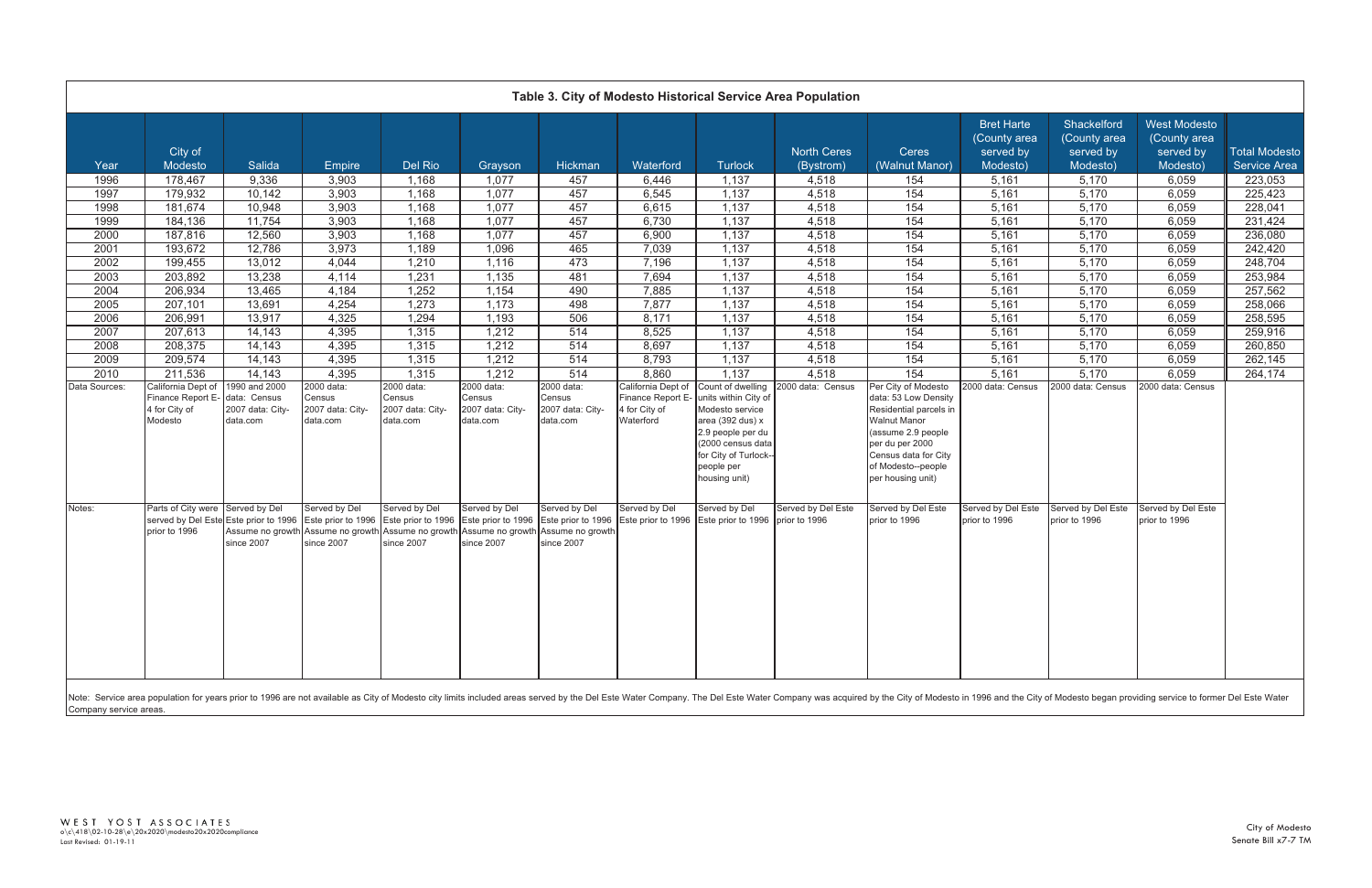#### **BASE DAILY PER CAPITA WATER USE**

The Base Daily Per Capita Water Use is the historical gross water use divided by the service area population and is defined in the Water Code as follows:

*10608.12 (b) "Base daily per capita water use" means any of the following:* 

- *(1) The urban retail water supplier's estimate of its average gross water use, reported in gallons per capita per day and calculated over a continuous 10-year period ending no earlier than December 31, 2004, and no later than December 31, 2010.*
- *(2) For an urban retail water supplier that meets at least 10 percent of its 2008 measured retail water demand through recycled water that is delivered within the service area of an urban retail water supplier or its urban wholesale water supplier, the urban retail water supplier may extend the calculation described in paragraph (1) up to an additional five years to a maximum of a continuous 15-year period ending no earlier than December 31, 2004, and no later than December 31, 2010.*
- *(3) For the purposes of Section 10608.22, the urban retail water supplier's estimate of its average gross water use, reported in gallons per capita per day and calculated over a continuous five-year period ending no earlier than December 31, 2007, and no later than December 31, 2010.*

Unless the urban retail water supplier's 5-year Base Daily Per Capita Water Use per Water Code Section 10608.12(b)(3) is 100 gallons per capita per day (gpcd) or less, Base Daily Per Capita Water Use must be calculated for both baseline periods. Calculation methods are described in DWR Methodology 3 (Base Daily Per Capita Water Use).

#### **5-Year Base Daily Per Capita Water Use Per Water Code Section 10608.22**

For purposes of Water Code Section 10608.22, the Base Daily Per Capita Water Use must be calculated using a continuous 5-year period ending no earlier than December 31, 2007, and no later than December 31, 2010.

Table 4 shows the calculation of the City's Base Daily Per Capita Water Use for the 5-year period ending December 31, 2007. As shown, the City's 5-Year Base Daily Per Capita Water Use is 278 gpcd.

#### **10- or 15-Year Base Daily Per Capita Water Use Per Water Code Section 10608.20**

Per Water Code Section 10608.20, the City's Base Daily Per Capita Water Use is calculated using one of the following base periods:

- - If recycled water made up less than 10 percent of 2008 retail water delivery, use a continuous 10-year period ending no earlier than December 31, 2004, and no later than December 31, 2010.
- If recycled water made up 10 percent or more of 2008 retail water delivery, use a continuous 10- to 15-year period ending no earlier than December 31, 2004, and no later than December 31, 2010.

The City does not currently use recycled water within its service area. As such, the City must use a continuous 10-year period to determine their Base Daily Per Capita Water Use. Table 5 shows the calculation of the City's Base Daily Per Capita Water Use for the 10-year period ending December 31, 2008. As shown, the City's 10-Year Base Daily Per Capita Water Use is 285 gpcd.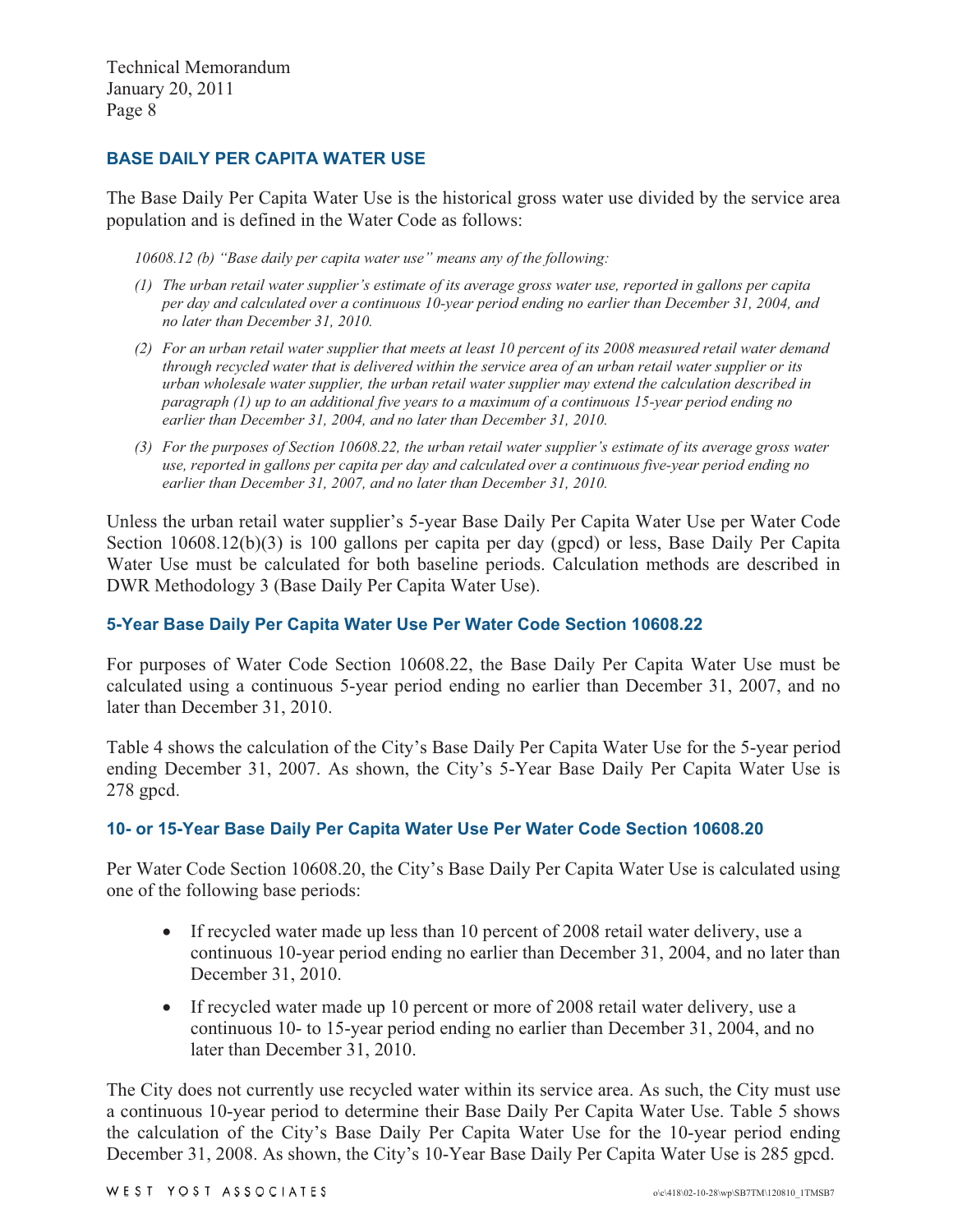# **Table 4. Base Daily Per Capita Water Use Calculation for Section 10608.22 (DWR Methodologies Table 3)**

| <b>Utility Name:</b> | City of Modesto          |                      |                                                               |
|----------------------|--------------------------|----------------------|---------------------------------------------------------------|
| 12-month Period:     | January 1 to December 31 |                      |                                                               |
| (1)                  | (2)                      | (3)                  | (4)                                                           |
| <b>Base Years</b>    | Service Area Population  | Gross Water Use, gpd | Daily Per Capita<br><b>Water Use</b><br>$(3) \div (2)$ , gpcd |
| 2003                 | 253,984                  | 73,955,103           | 291                                                           |
| 2004                 | 257,562                  | 73,013,324           | 283                                                           |
| 2005                 | 258,066                  | 70,598,620           | 274                                                           |
| 2006                 | 258,595                  | 70,151,387           | 271                                                           |
| 2007                 | 259,916                  | 70,919,986           | 273                                                           |
|                      |                          | Total of Column (4): | 1,392                                                         |
|                      |                          | Divide Total by 5:   | 278                                                           |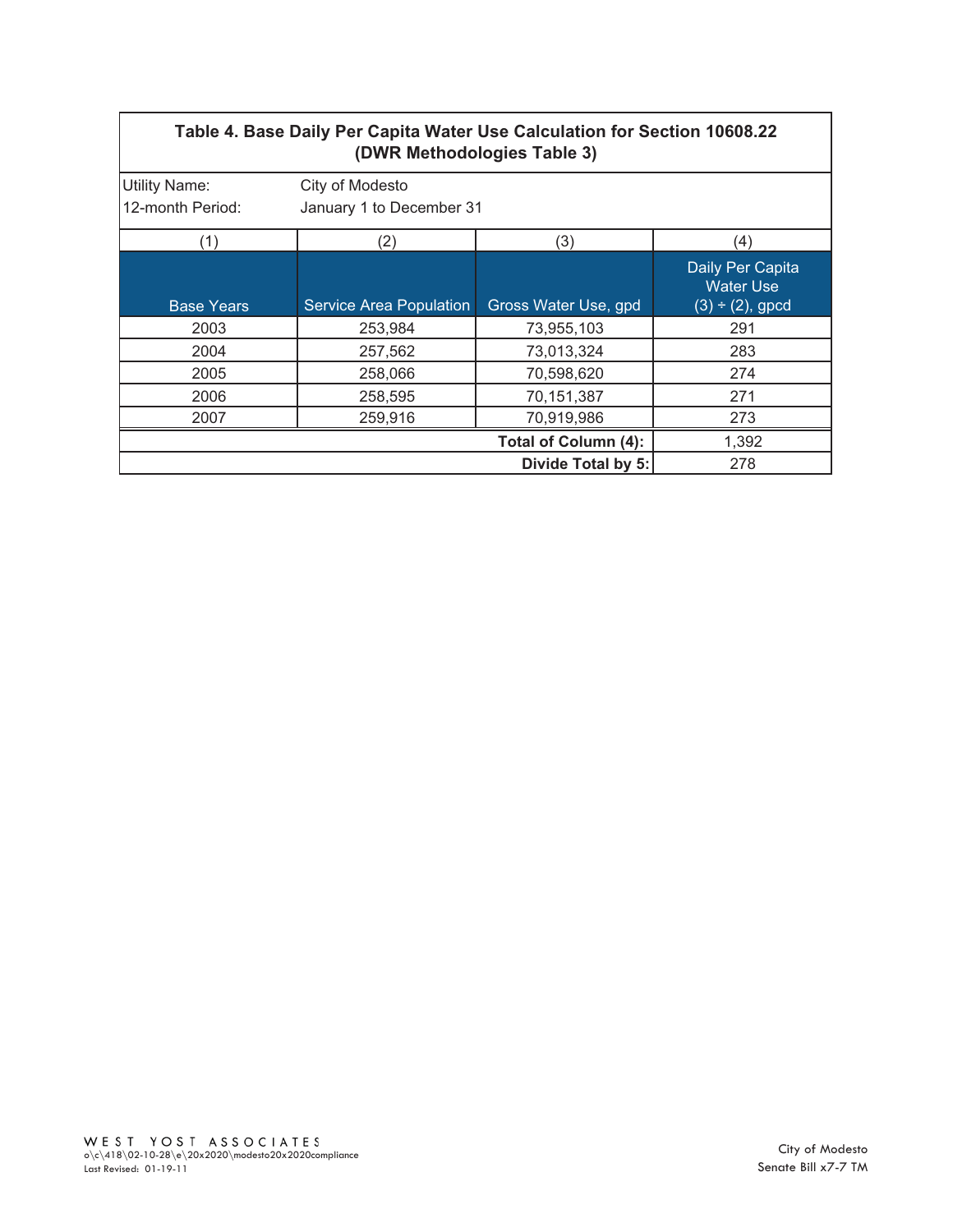# **Table 5. Base Daily Per Capita Water Use Calculation for Section 10608.20 (DWR Methodologies Table 4)**

| <b>Utility Name:</b> | City of Modesto                |                             |                                                               |
|----------------------|--------------------------------|-----------------------------|---------------------------------------------------------------|
| 12-month Period:     | January 1 to December 31       |                             |                                                               |
| (1)                  | (2)                            | (3)                         | (4)                                                           |
| <b>Base Years</b>    | <b>Service Area Population</b> | Gross Water Use, gpd        | Daily Per Capita<br><b>Water Use</b><br>$(3) \div (2)$ , gpcd |
| 1999                 | 231,424                        | 71,048,532                  | 307                                                           |
| 2000                 | 236,080                        | 68,225,873                  | 289                                                           |
| 2001                 | 242,420                        | 72,238,477                  | 298                                                           |
| 2002                 | 248,704                        | 74,298,786                  | 299                                                           |
| 2003                 | 253,984                        | 73,955,103                  | 291                                                           |
| 2004                 | 257,562                        | 73,013,324                  | 283                                                           |
| 2005                 | 258,066                        | 70,598,620                  | 274                                                           |
| 2006                 | 258,595                        | 70,151,387                  | 271                                                           |
| 2007                 | 259,916                        | 70,919,986                  | 273                                                           |
| 2008                 | 260,850                        | 68,991,794                  | 264                                                           |
|                      |                                | <b>Total of Column (4):</b> | 2,850                                                         |
|                      |                                | Divide Total by 10:         | 285                                                           |

Note: In 1996, the City of Modesto acquired the Del Este Water Company and began providing service to former Del Este Water Company service areas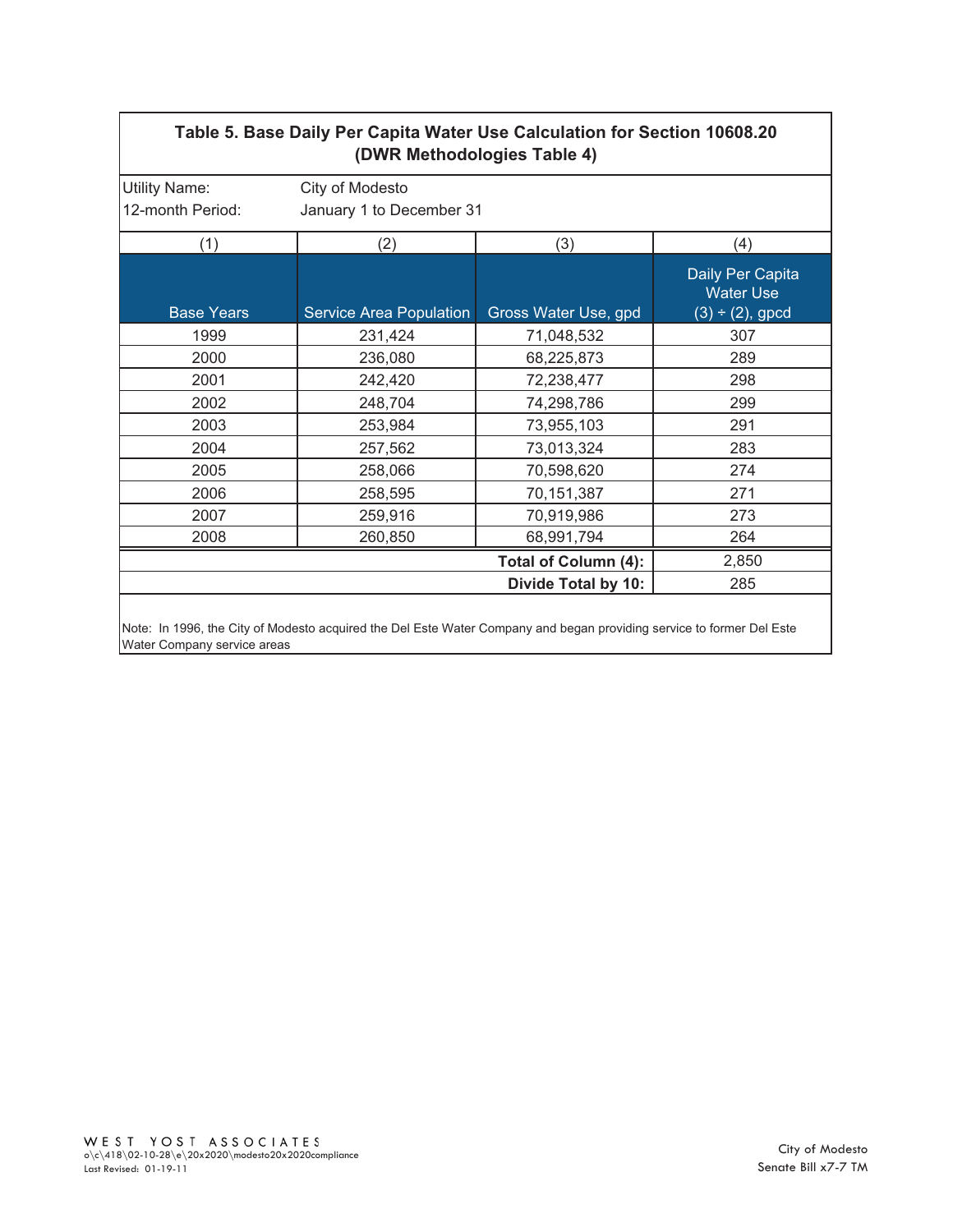#### **DETERMINATION OF INTERIM (2015) AND FINAL (2020) TARGETS**

#### **Overview of DWR Methods**

The City must set an interim (2015) water use target and a final (2020) water use target using one of four methods defined by SBx7-7 and DWR. Three of these methods are defined in Water Code Section  $10608.20(a)(1)$ , with the fourth to be developed by DWR by the end of 2010. The 2020 water use target will be calculated using one of the following four methods:

- Method 1: 80 percent of the City's base daily per capita water use
- Method 2: Per capita daily water use estimated using the sum of performance standards applied to indoor residential use; landscaped area water use; and commercial, industrial, and institutional uses
- Method 3: 95 percent of the applicable State hydrologic region target as stated in the State's April 30, 2009, draft 20x2020 Water Conservation Plan
- Method 4: An approach to be developed by DWR and reported to the Legislature by December 2010

As described below, the target may need to be adjusted further to achieve a minimum reduction in water use regardless of the target method.

#### **Target Method 1**

SBx7-7 legislation, Water Code Section 10608.20 (b) (1), defines Method 1 as:

*Eighty percent of the urban retail water supplier's baseline per capita daily water use.* 

Urban water use targets calculated using Method 1 rely on the historical gross water use and service area population to determine a base daily per capita water use. The definitions and methodologies used for Method 1, as defined in the legislation and in the DWR Methodologies, are detailed below.

Target Method 1 is based on a 20 percent reduction from the City's 10-year Base Daily Per Capita Water Use. The Interim (2015) target is based on 90 percent of the Base Daily Per Capita Water Use and the Final (2020) target is based on 80 percent of the Base Daily Per Capita Water Use.

As calculated above, the City's Base Daily Per Capita Water Use for the 10-year period ending December 31, 2008 is 285 gpcd (see Table 5). Therefore, the City's interim (2015) target per Target Method 1 is 256 gpcd (90 percent of 285 gpcd), and the City's final (2020) target per Target Method 1 is 228 gpcd (80 percent of 285 gpcd).

The City's targets using Target Method 1 are summarized as follows:

- $\bullet$  Interim (2015) Target = 256 gpcd
- $\bullet$  Final (2020) Target = 228 gpcd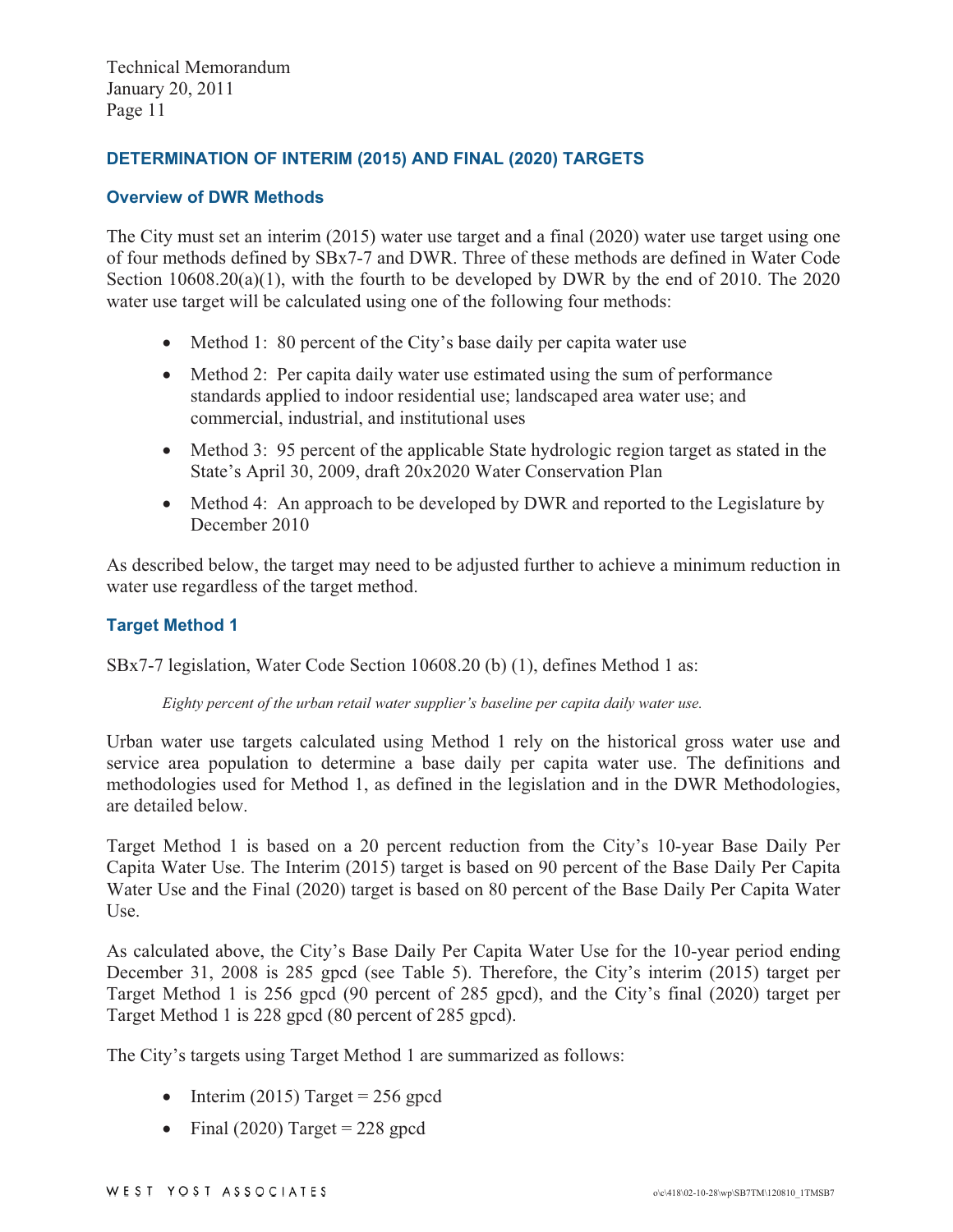## **Target Method 2**

SBx7-7 legislation, Water Code Section 10608.20 (b) (2), defines Method 2 as:

*The per capita daily water use that is estimated using the sum of the following performance standards:* 

- *(A) For indoor residential water use, 55 gallons per capita daily water use as a provisional standard. Upon completion of the department's 2016 report to the Legislature pursuant to Section 10608.42, this standard may be adjusted by the Legislature by statute.*
- *(B) For landscape irrigated through dedicated or residential meters or connections, water efficiency equivalent to the standards of the Model Water Efficient Landscape Ordinance set forth in Chapter 2.7 (commencing with Section 490) of Division 2 of Title 23 of the California Code of Regulations, as in effect the later of the year of the landscape's installation or 1992. An urban retail water supplier using the approach specified in this subparagraph shall use satellite imagery, site visits, or other best available technology to develop an accurate estimate of landscaped areas.*
- *(C) For commercial, industrial, and institutional uses, a 10-percent reduction in water use from the baseline commercial, industrial, institutional water use by 2020.*

#### Residential Indoor Water Use

Per DWR Methodology 5 (Indoor Residential Use), the residential indoor urban water use target is set at 55 gpcd. The legislation requires that DWR assess whether this is a reasonable assumption in a report due in 2016. Depending on the findings, the residential indoor urban water use target may be adjusted after 2016.

Landscape Irrigation Water Use

The landscaped area urban water use target relies on the state-adopted Model Water Efficient Landscape Ordinance for definitions and calculations. The 2020 landscaped area for the service area must be estimated and then the Maximum Applied Water Allowance (MAWA) calculated from the Model Water Efficient Landscape Ordinance. Two different MAWA equations are specified in the DWR Methodologies. For landscapes installed prior to January 1, 2010, the MAWA equation as defined in the 1992 version of the Model Water Efficient Landscape Ordinance is to be used. For landscapes installed after January 1, 2010, the MAWA equation as defined in the 2009 version of the Model Water Efficient Landscape Ordinance is to be used.

Per the DWR Methodology 6 (Landscaped Area Water Use), a rigorous application of this method requires a data-intensive analysis using GIS, coupled with site visits, to estimate to 2020 landscape areas. Such an analysis has not been performed for this evaluation. Instead, rough estimates of existing and projected future landscaped areas have been used to determine if the Method 2 targets are comparable to targets obtained using alternative methods.

The equation used to calculate the MAWA on landscaped areas constructed prior to January 1, 2010 is as follows:

*Maximum Applied Water Allowance (MAWA) = (ETo) (0.62)(0.8 x LA)*  Where, *MAWA is in gallons per year*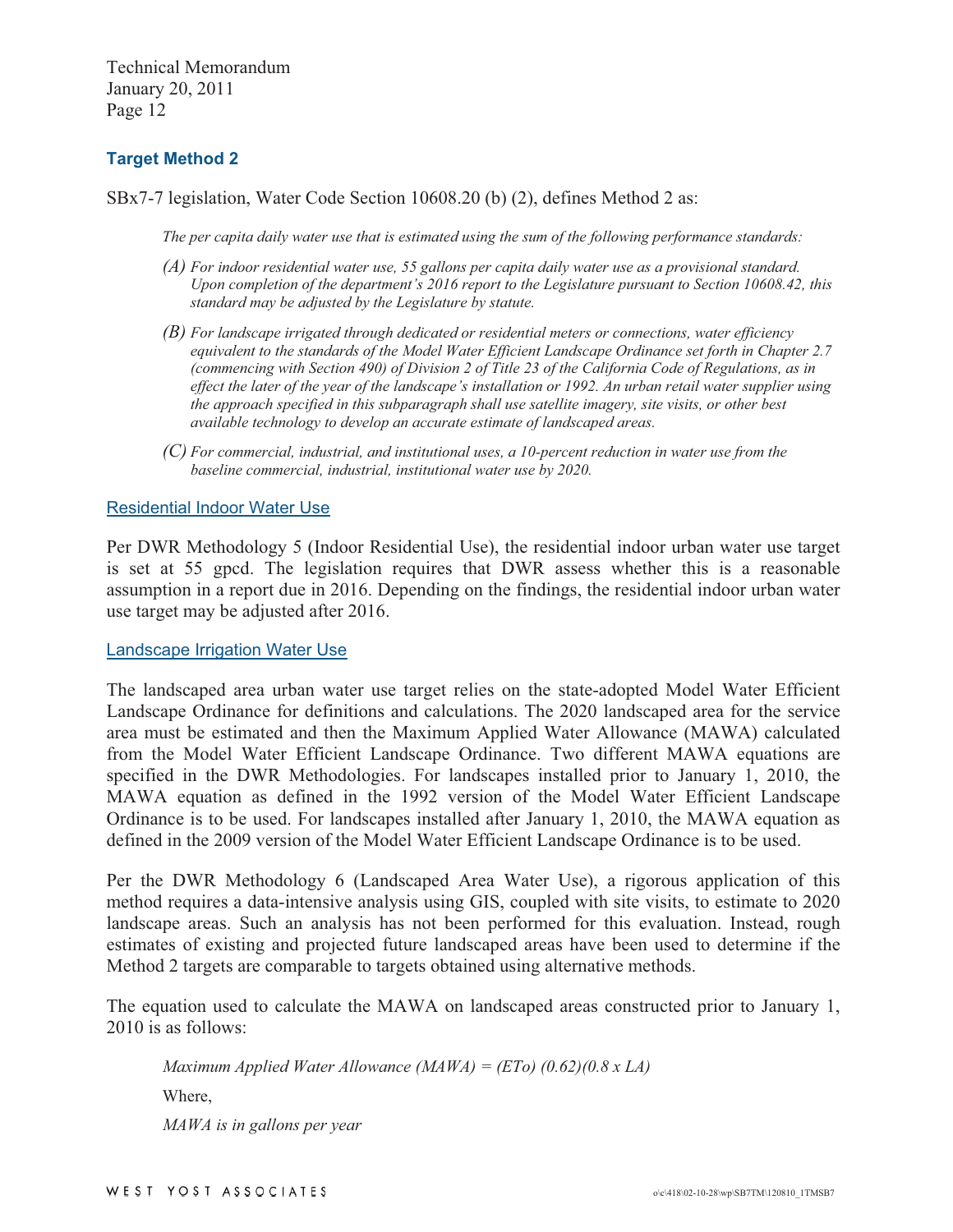*ETo = 50.2 inches/year for the City of Turlock (closest city to Modesto with a published ETo value). Reference evapotranspiration (inches per year), which is "a standard measurement of environmental parameters which affect the water use of plants" (reference: Appendix A of the Model Water Efficient Landscape Ordinance)* 

*0.62 = Conservation Factor (from inches/year to gallons/sf/year)* 

*0.8 = ET Adjustment Factor (ETAF). When applied to reference evapotranspiration, the ETAF "adjusts for plant factors and irrigation efficiency, two major influences upon the amount of water that needs to be applied to the landscape* 

*LA = Landscaped Area (sf), which includes "all the planting areas, turf areas, and water features in a landscape design plan subject to the MAWA calculation" (for SBx7-7 compliance, only irrigated landscape area should be included)* 

The City has estimated the Landscaped Area (LA) installed prior to January 1, 2010 based on the following assumptions:

- Residential landscaped areas have been estimated to be 3,000 square feet per connection (actual landscaped areas have not been measured)
- "Dedicated meter" landscaped areas have been estimated based on actual irrigation water use and assuming a unit water use factor of 3.5 af/ac/yr to back-calculate the landscaped area (actual landscaped areas have not been measured)

Based on these assumptions, the pre-2010 Landscaped Area is approximately 233 million square feet (about 5,400 acres), and the calculated MAWA is 5.8 billion gallons per year. Based on the City's projected 2020 service area population, the MAWA for the pre-2010 landscaped area equates to 50 gpcd.

A second equation is used to determine the MAWA on landscaped areas constructed after January 1, 2010. It is as follows:

*Maximum Applied Water Allowance (MAWA) = (ETo) (0.62) [(0.7 x LA) + (0.3 x SLA)]* 

Where definitions for factors not provided above are,

*0.7 = ET Adjustment Factor (ETAF). When applied to reference evapotranspiration, the ETAF "adjusts for plant factors and irrigation efficiency, two major influences upon the amount of water that needs to be applied to the landscape* 

*0.3 = Additional Water Allowance for Special Landscape Area (SLA), resulting in an effective ETAF for SLA of 1.0* 

*SLA = Special Landscaped Area (sf), which is defined as "an area of the landscape dedicated solely to edible plants, areas irrigated with recycled water, water features using recycled water and areas dedicated to active play such as parks, sports fields, golf courses, and where turf provides a playing surface"*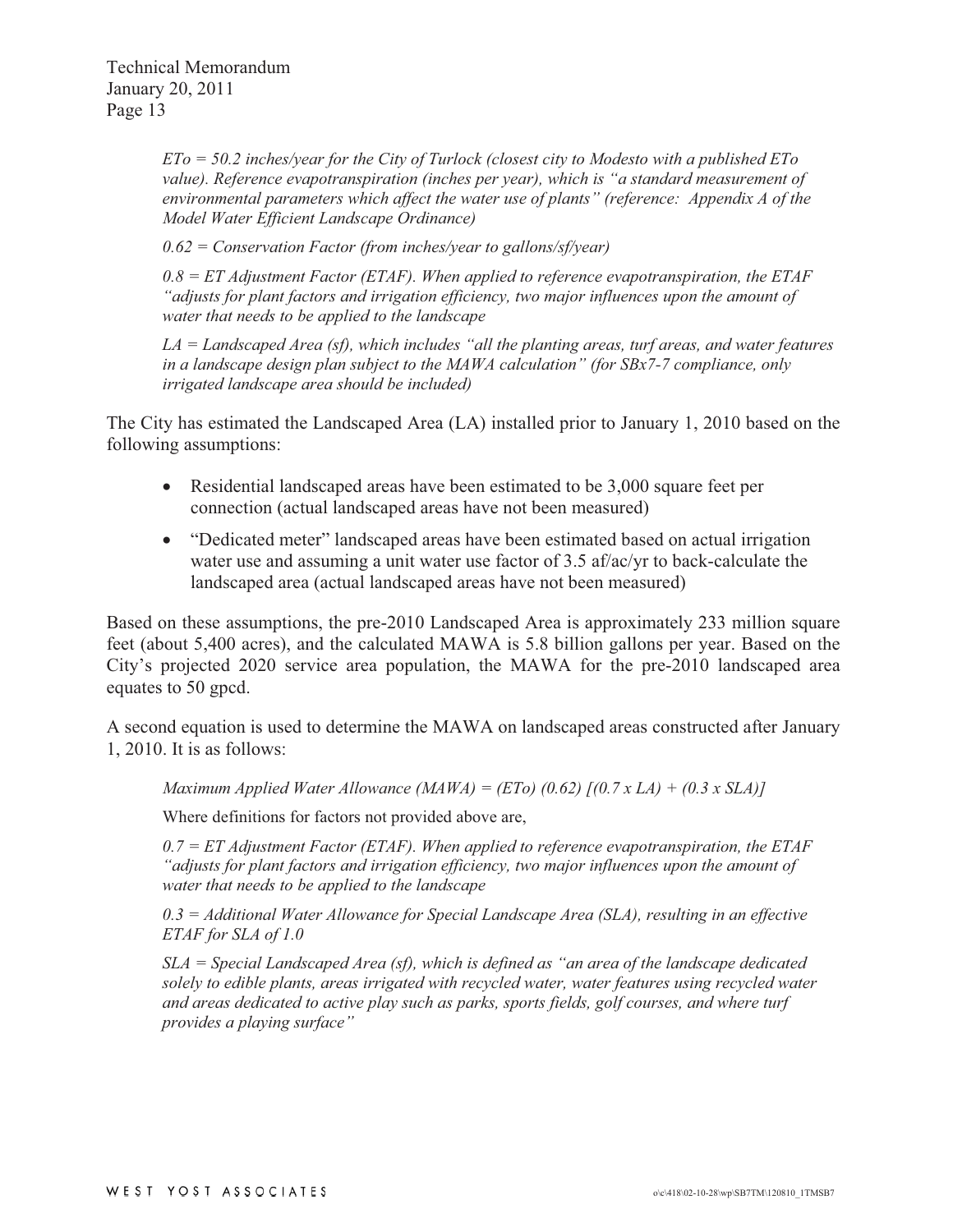The City has estimated the Landscaped Area (LA) and Special Landscaped Area (SLA) to be constructed after January 1, 2010 based on the following assumptions:

- $\bullet$  Residential landscaped areas in 2020 have been estimated to be 3,000 square feet per connection (projected landscaped areas have not been measured) times the number of new single-family connections projected between 2010 and 2020
- "Dedicated meter" landscaped areas in 2020 have been estimated based on projected incremental irrigation water use in 2020 and assuming a unit water use factor of 3.5 af/ac/yr to back-calculate the incremental landscaped area (projected landscaped areas have not been measured)

Based on these assumptions, the post-2010 Landscaped Area (LA) is 131 million square feet (about 3,000 acres) and the post-2010 Special Landscaped Area (SLA) is 0 square feet, and the calculated MAWA is 2.9 billion gallons per year. Based on the City's projected 2020 service area population, the MAWA for the post-2010 landscaped area equates to 25 gpcd.

The total MAWA for the 2020 landscapes therefore equates to 75 gpcd  $(50 \text{ gpcd} + 25 \text{ gpcd})$ .

Commercial, Industrial and Institutional Water Use

Per DWR Methodology 7 (Baseline Commercial, Industrial and Institutional Water Use), the commercial, industrial and institutional (CII) urban water use target is based on a 10 percent reduction in water use from the baseline CII water use by 2020. The calculation of the baseline CII water use is performed in the same way that the 10-year Base Daily Per Capita Water Use is calculated and is shown on Table 6. As shown, the baseline CII water use for the 10-year period ending in 2009 is 50 gpcd. The CII water use target is then a 10 percent reduction from this baseline water use and equals 45 gpcd.

The resulting final (2020) target for Method 2 is then the sum of the residential indoor water use target (55 gpcd), the landscaped area urban water use target for pre- and post-landscaped areas (50 gpcd  $+ 25$  gpcd  $= 75$  gpcd) and the CII urban water use target (45 gpcd), or 175 gpcd. The interim (2015) target is the midpoint between the City's 10-Year Base Daily Per Capita Water Use (285 gpcd) and the final (2020) target as calculated by Method 2 (175 gpcd), or 230 gpcd.

The City's targets using Target Method 2 are summarized as follows:

- $\bullet$  Interim (2015) Target = 230 gpcd
- Final (2020) Target = 175 gpcd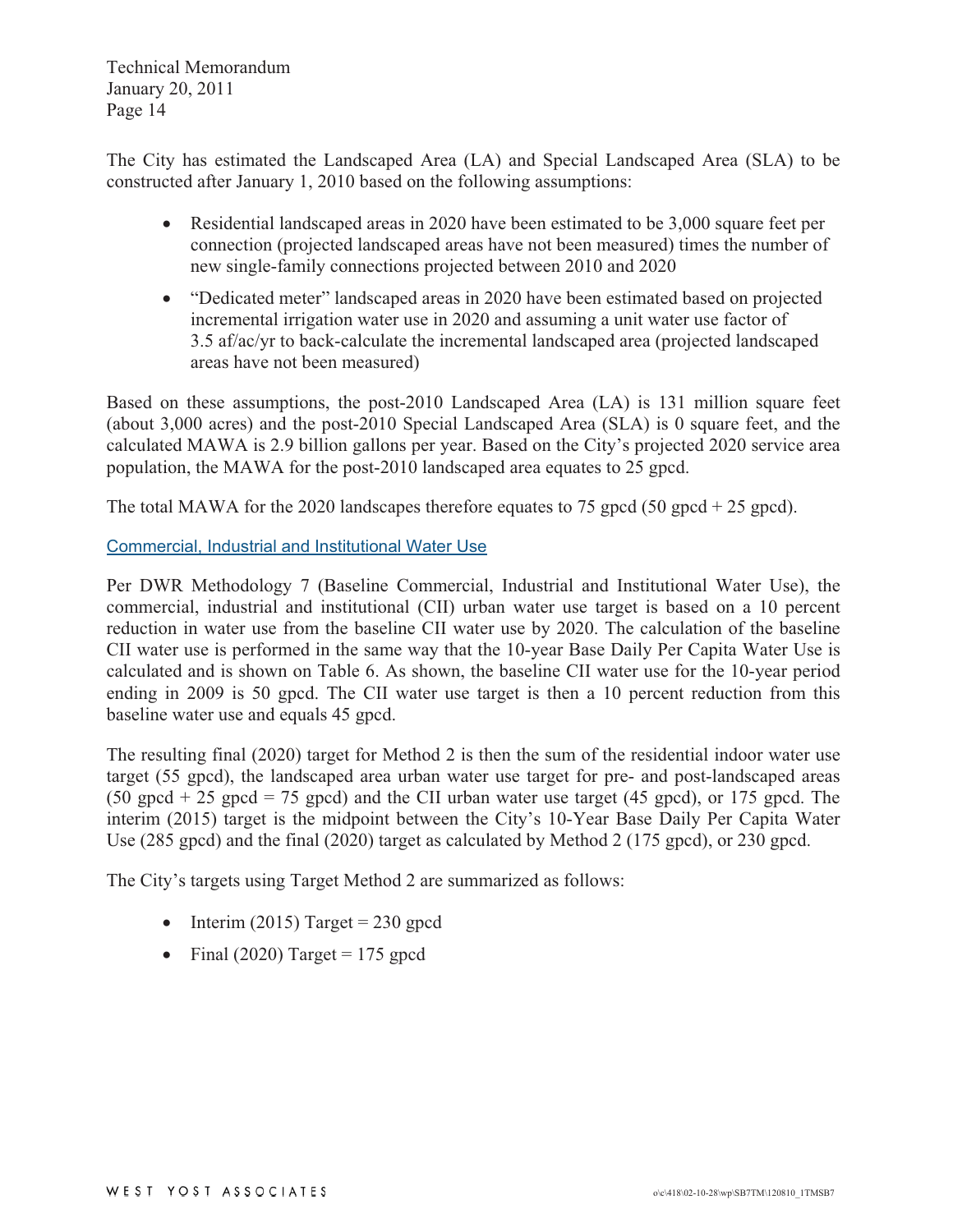|                                          |                                             |                                                  |                                                  | Table 6. Baseline Commercial, Industrial and Institutional (CII) Water Use |                                                                      |                                                                       |
|------------------------------------------|---------------------------------------------|--------------------------------------------------|--------------------------------------------------|----------------------------------------------------------------------------|----------------------------------------------------------------------|-----------------------------------------------------------------------|
| <b>Utility Name:</b><br>12-month Period: | City of Modesto<br>January 1 to December 31 |                                                  |                                                  |                                                                            |                                                                      |                                                                       |
| (1)                                      | (2)                                         | (3)                                              | (4)                                              | (5)                                                                        | (6)                                                                  | (7)                                                                   |
| <b>Base Years</b>                        | Service Area Population                     | <b>Commercial Water Use</b><br>(million gallons) | <b>Industrial Water Use</b><br>(million gallons) | Institutional Water Use<br>(million gallons)                               | <b>Total CII Water Use</b><br>(million gallons)<br>$(3) + (4) + (5)$ | <b>CII Daily Per Capita</b><br><b>Water Use</b><br>$(6) + (2)$ (gpcd) |
| 2000                                     | 236,080                                     | 2,661                                            | 1,528                                            | 266                                                                        | 4,455                                                                | 52                                                                    |
| 2001                                     | 242,420                                     | 2,723                                            | 1,341                                            | 302                                                                        | 4,366                                                                | 49                                                                    |
| 2002                                     | 248,704                                     | 2,723                                            | 1,530                                            | 328                                                                        | 4,581                                                                | 50                                                                    |
| 2003                                     | 253,984                                     | 2,762                                            | 1,438                                            | 449                                                                        | 4,649                                                                | 50                                                                    |
| 2004                                     | 257,562                                     | 2,801                                            | 1,317                                            | 401                                                                        | 4,519                                                                | 48                                                                    |
| 2005                                     | 258,066                                     | 2,789                                            | 1,192                                            | 817                                                                        | 4,798                                                                | 51                                                                    |
| 2006                                     | 258,595                                     | 2,668                                            | 1,212                                            | 835                                                                        | 4,715                                                                | 50                                                                    |
| 2007                                     | 259,916                                     | 2,690                                            | 1,356                                            | 915                                                                        | 4,961                                                                | 52                                                                    |
| 2008                                     | 260,850                                     | 2,665                                            | 1,197                                            | 874                                                                        | 4,736                                                                | 50                                                                    |
| 2009                                     | 262,145                                     | 2,554                                            | 1,128                                            | 801                                                                        | 4,483                                                                | 47                                                                    |
|                                          |                                             |                                                  |                                                  |                                                                            | Total of Column (7):                                                 | 500                                                                   |
|                                          |                                             |                                                  |                                                  |                                                                            | Divide Total by 10:                                                  | 50                                                                    |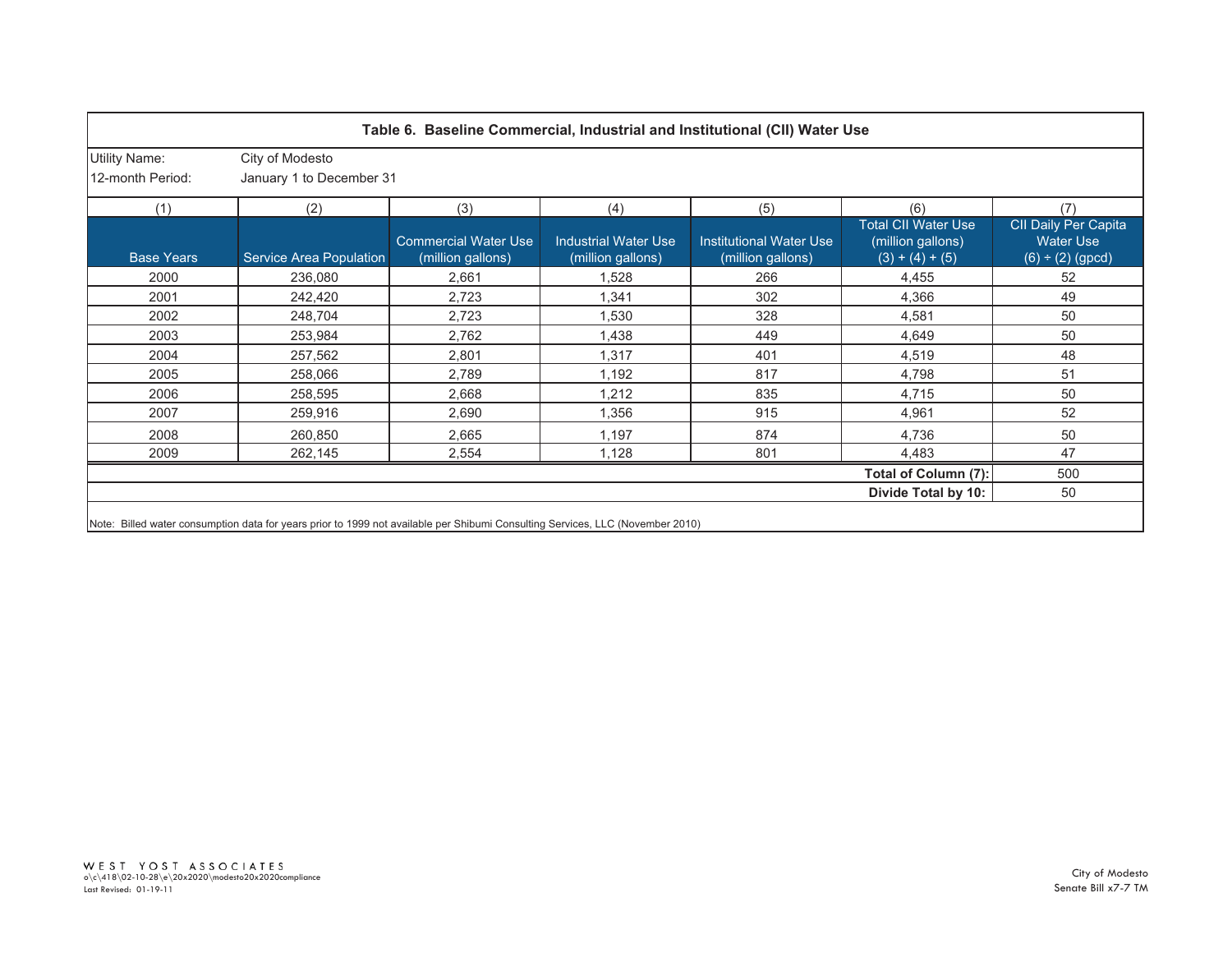# **Target Method 3**

SBx7-7 legislation, Water Code Section 10608.20 (b) (3), defines Method 3 as:

*Ninety-five percent of the applicable state hydrologic region target, as set forth in the state's draft 20x2020 Water Conservation Plan (dated April 30, 2009). If the service area of an urban water supplier includes more than one hydrologic region, the supplier shall apportion its service area to each region based on population or area.* 

Method 3 is based solely on the hydrologic region targets that have been established in the draft 20x2020 Water Conservation Plan dated April 30, 2009<sup>4</sup>.

DWR has defined ten hydrologic regions for water resources planning purposes (see Figure 2). The City of Modesto is located in the San Joaquin Hydrologic Region (Region No. 6).

The baseline, interim and final targets established in the 20x2020 Water Conservation Plan are summarized in Table 7.

Table 7 also shows 95 percent of the final (2020) hydrologic region targets, which are the required 2020 targets for SBx7-7 Target Method 3. For the City, the 2020 target is 165 gpcd (95 percent of the Region No. 6 target).

The Method 3 interim target is calculated based on the midpoint between the City's 10-year Base Daily Per Capita Water Use (285 gpcd) and the Method 3 2020 Target (165 gpcd) and equals 225 gpcd.



The City's targets using Target Method 3 are summarized as follows:

- -Interim (2015) Target  $= 225$  gpcd
- -Final (2020) Target =  $165$  gpcd

WEST YOST ASSOCIATES

<sup>&</sup>lt;sup>4</sup> A final version of the 20x2020 Water Conservation Plan was published in February 2010.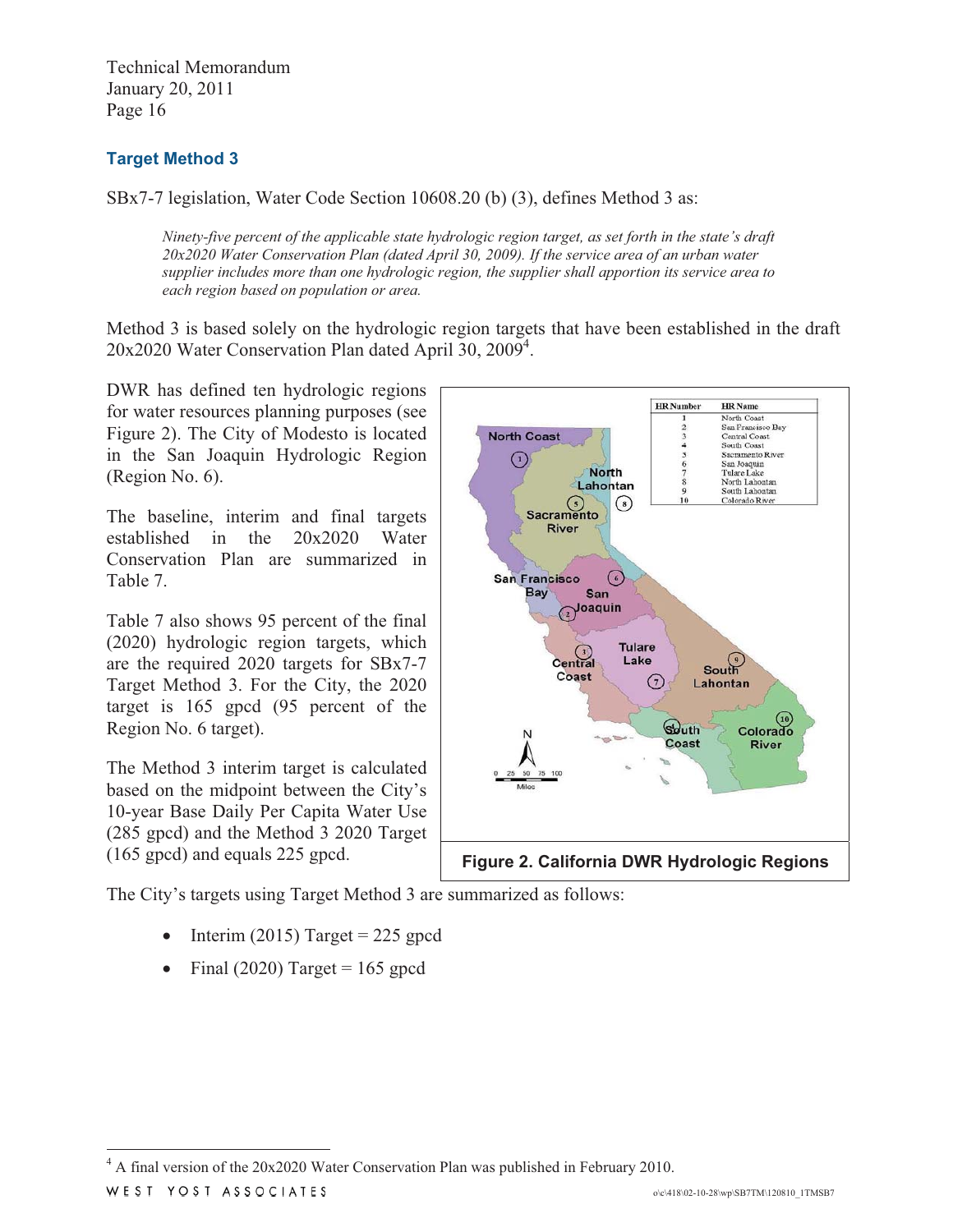| Table 7. California Hydrologic Region Per Capita Water Use Targets                                                                               |                       |                  |                  |                |                       |                |                       |                          |                   |                   |
|--------------------------------------------------------------------------------------------------------------------------------------------------|-----------------------|------------------|------------------|----------------|-----------------------|----------------|-----------------------|--------------------------|-------------------|-------------------|
|                                                                                                                                                  | Region 1              | Region 2         | Region 3         | Region 4       | Region 5              | Region 6       | Region 7              | Region 8                 | Region 9          | Region 10         |
| <b>DWR Hydrologic Region</b><br><b>Number and Name</b>                                                                                           | <b>North</b><br>Coast | <b>SF</b><br>Bay | Central<br>Coast | South<br>Coast | Sacto<br><b>River</b> | San<br>Joaquin | <b>Tulare</b><br>Lake | <b>North</b><br>Lahontan | South<br>Lahontan | Colorado<br>River |
| 20x2020 Water Conservation Plan Targets                                                                                                          |                       |                  |                  |                |                       |                |                       |                          |                   |                   |
| <b>Baseline</b><br>(1995-2005), gpcd                                                                                                             | 165                   | 157              | 154              | 180            | 253                   | 248            | 285                   | 243                      | 237               | 346               |
| Interim<br>(2015) Targets, gpcd                                                                                                                  | 151                   | 144              | 139              | 165            | 215                   | 211            | 237                   | 208                      | 204               | 278               |
| Final<br>(2020) Targets, gpcd                                                                                                                    | 137                   | 131              | 123              | 149            | 176                   | 174            | 188                   | 173                      | 170               | 211               |
| SBx7-7 Targets                                                                                                                                   |                       |                  |                  |                |                       |                |                       |                          |                   |                   |
| 95% of Final<br>(2020) Targets, gpcd                                                                                                             | 130                   | 124              | 117              | 142            | 167                   | 165            | 179                   | 164                      | 162               | 200               |
| Note: The City of Modesto is located in Region 6 (San Joaquin).                                                                                  |                       |                  |                  |                |                       |                |                       |                          |                   |                   |
| The Interim (2015) SBx7-7 target is the midpoint of the agency's 10-year Base Daily Per Capita Water Use and the SBx7-7 2020 Target shown above. |                       |                  |                  |                |                       |                |                       |                          |                   |                   |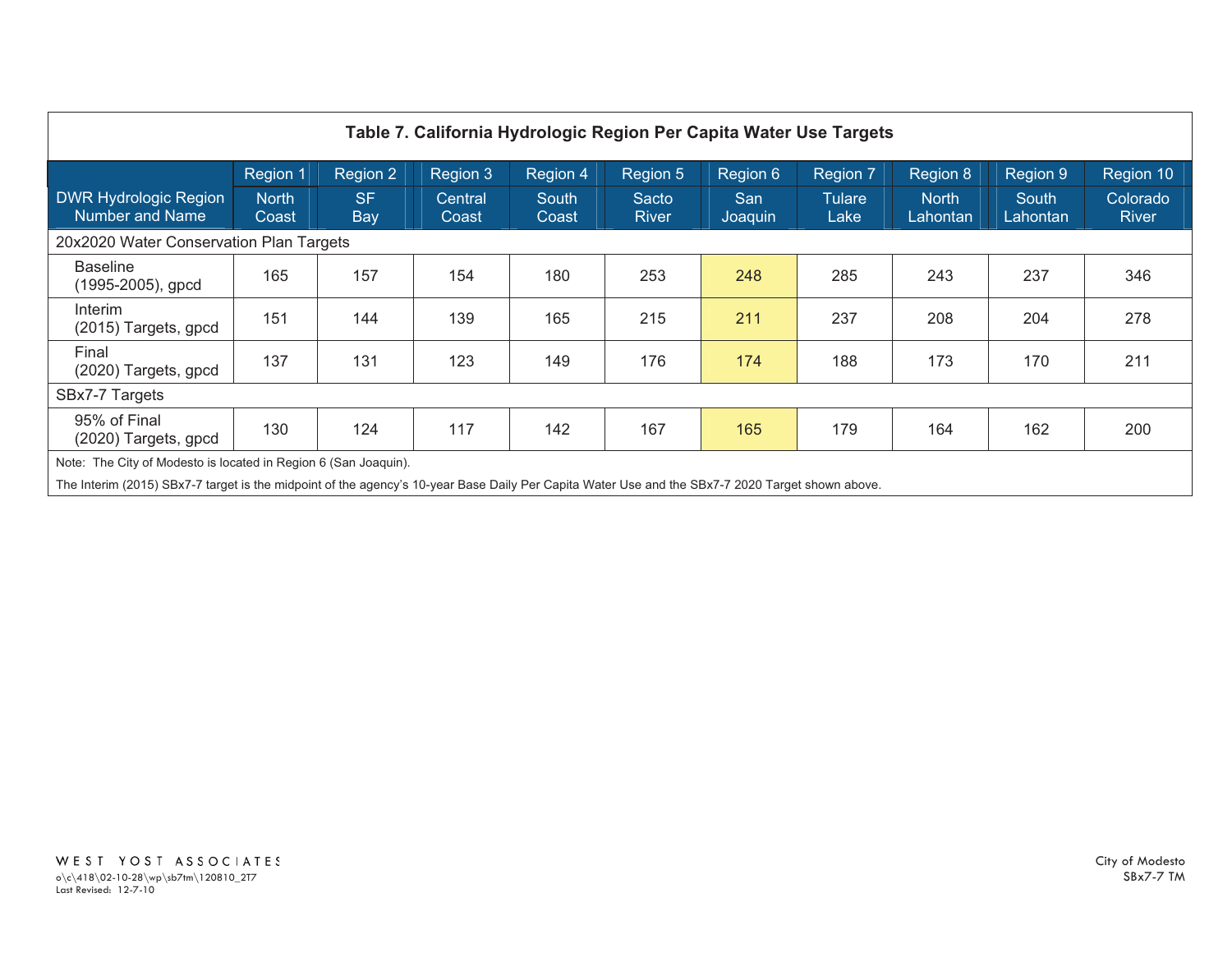## **Target Method 4**

SBx7-7 legislation, Water Code Section 10608.16 (j), requires Method 4 be reviewed once the methodology has been developed by DWR:

*10608.16 (j) An urban retail water supplier shall be granted an extension to July 1, 2011, for adoption of an urban water management plan pursuant to Part 2.6 (commencing with Section 10610) due in 2010 to allow use of technical methodologies developed by the department pursuant to paragraph (4) of subdivision (b) and subdivision (h). An urban retail water supplier that adopts an urban water management plan due in 2010 that does not use the methodologies developed by the department pursuant to subdivision (h) shall amend the plan by July 1, 2011, to comply with this part.* 

Target Method 4 is still being developed by DWR and is currently anticipated to be released by DWR in late January or early February 2011. It is West Yost's understanding that two alternative methodologies are being considered for Target Method 4 (one involves a further refinement of methods similar to those used in Target Method 2 and the other involves reductions in per capita water use as a result of the implementation of Best Management Practices).

Based on our current understanding of potential Target Method 4 methodologies, West Yost believes that it is very unlikely that Target Method 4 would provide a more favorable result for the City than Methods 1, 2 or 3. Therefore, to allow for the timely preparation of the City/MID 2010 UWMP and to meet the July 1, 2011 submittal deadline to DWR, West Yost recommends that the City proceed with the adoption of a SBx7-7 target and preparation of the 2010 UWMP based on the results of Methods 1, 2 and 3. If warranted, the City can re-evaluate the SBx7-7 methods when preparing the 2015 UWMP.

#### **Minimum Water Use Reduction Requirement**

Water Code Section 10608.22 specifies the minimum water use reduction requirement as follows:

*Notwithstanding the method adopted by an urban retail water supplier pursuant to Section 10608.20, an urban retail water supplier's per capita daily water use reduction shall be no less than 5 percent of base daily per capita water use as defined in paragraph (3) of subdivision (b) of Section 10608.12. This section* does not apply to an urban retail water supplier with a base daily per capita water use at or below 100 *gallons per capita per day.* 

The calculation of the minimum water use reduction requirement includes the following three steps:

- 1. Calculate Base Daily Per Capita Water Use using a continuous five-year period ending no earlier than December 31, 2007, and no later than December 31, 2010.
- 2. Multiply the result from Step 1 by 0.95. The 2020 per capita water use target cannot exceed this value (unless the water supplier's five year baseline per capita water use is 100 gpcd or less). If the 2020 target is greater than this value, reduce the target to this value.
- 3. Set the 2015 target to the mid-point between the 10- or 15-year baseline per capita water use and the 2020 target determined in Step 2.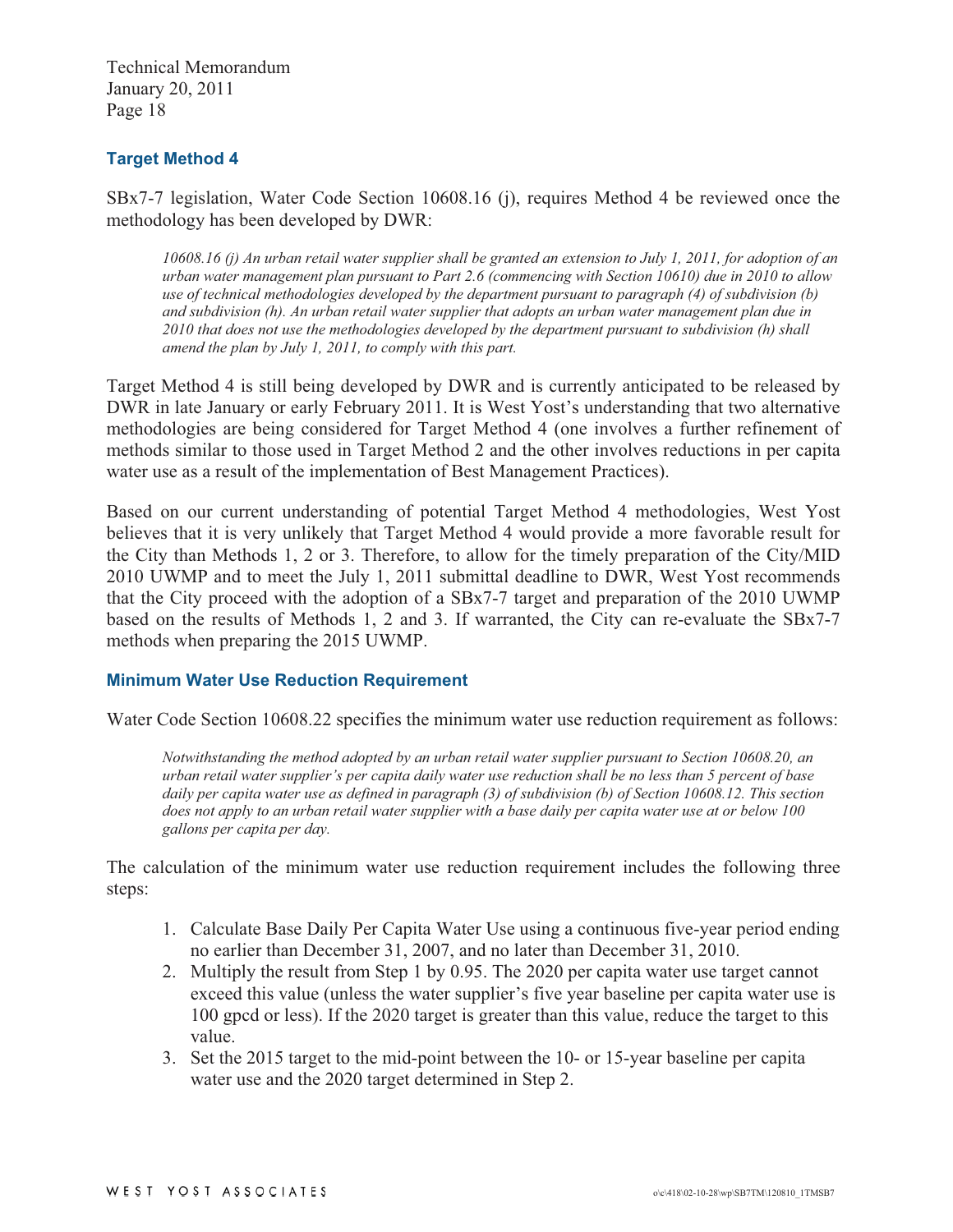As described above, the City's Base Daily Per Capita Water Use for the five-year period ending December 31, 2007 was 278 gpcd (see Table 4). Therefore, per Water Code Section 10608.22, the 2020 per capita water use target cannot exceed 95 percent of 278 gpcd, or 265 gpcd. The Interim (2015) target is then set at the midpoint between the City's 10-year Base Daily Per Capita Water Use (285 gpcd) (see Table 5) and 265 gpcd, which equals 275 gpcd.

The City's targets using the required minimum reduction are summarized as follows:

- $\bullet$  Interim (2015) Target = 275 gpcd
- $\bullet$  Final (2020) Target = 265 gpcd

## **Recommended Target Method and Resulting Targets for the City of Modesto**

Table 8 summarizes the methods for calculating base daily water use and the interim and final target daily water use in gallons per capita per day (gpcd).

Based on the results for the four target methods, Target Method 1 results in the highest allowable SBx7-7 gpcd, and therefore is the most favorable. These targets are graphically shown on Figure 3.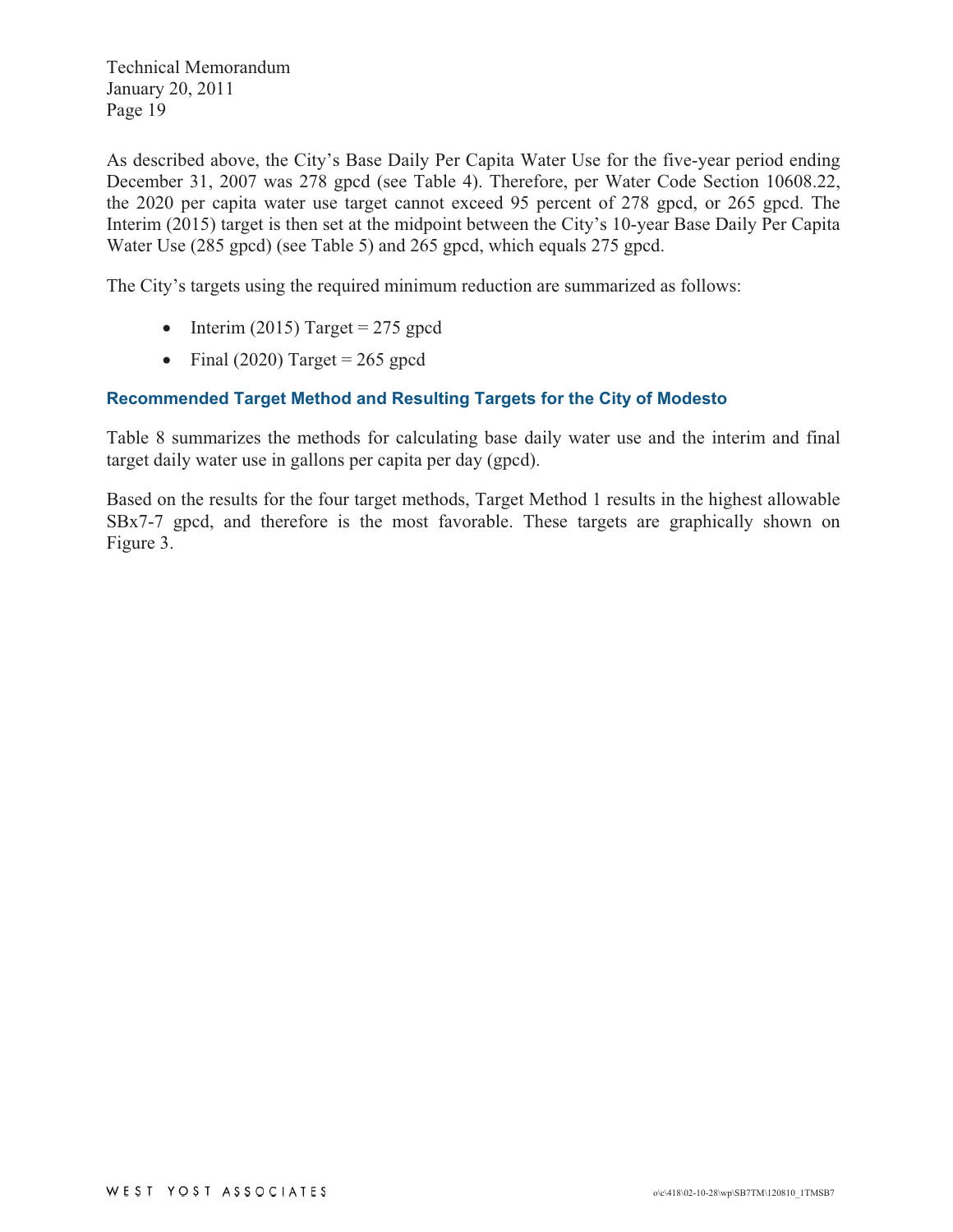| Table 8. Summary of SBx7-7 Methodologies for Determining Urban Water Use Targets |                                                                                                                                                                                                                                                                                                                                                                                                                                                                                                                   |                                                     |                                           |                               |  |  |  |  |  |
|----------------------------------------------------------------------------------|-------------------------------------------------------------------------------------------------------------------------------------------------------------------------------------------------------------------------------------------------------------------------------------------------------------------------------------------------------------------------------------------------------------------------------------------------------------------------------------------------------------------|-----------------------------------------------------|-------------------------------------------|-------------------------------|--|--|--|--|--|
| <b>Target</b><br>Method<br><b>Number</b>                                         | <b>Target Method Description</b>                                                                                                                                                                                                                                                                                                                                                                                                                                                                                  | <b>Base Daily</b><br>Per Capita<br><b>Water Use</b> | <b>Interim</b><br>(2015)<br><b>Target</b> | Final (2020)<br><b>Target</b> |  |  |  |  |  |
| 1                                                                                | Uses historical gross water use and service area<br>$\bullet$<br>population to determine a base daily per capita<br>water use. The Urban Water Use Target is 80<br>percent of this value.<br>Based on 10-year running average per capita water<br>$\bullet$<br>use ending between 2004 and 2010.<br>Gross water use is that total water supplied to the<br>$\bullet$<br>system less recycled, wholesale or agricultural<br>deliveries                                                                             | 285 gpcd                                            | 256 gpcd                                  | 228 gpcd                      |  |  |  |  |  |
| $\overline{2}$                                                                   | Uses performance standards for indoor water use,<br>$\bullet$<br>landscape irrigation use and commercial,<br>institutional and industrial (CII) uses.<br>Residential water use = 55 gpcd<br>$\bullet$<br>Uses Model Water Efficient Landscape Ordinance<br>$\bullet$<br>for definitions and calculations. Uses estimated<br>landscaped area and applies a Maximum Applied<br>Water Allowance, calculated from the ordinance <sup>(b)</sup> .<br>CII use based on historical CII per capita use less<br>10 percent | 285 $\text{gpcd}^{(\text{a})}$                      | 230 gpcd                                  | 175 gpcd                      |  |  |  |  |  |
| 3                                                                                | Uses 95 percent of the applicable state hydrologic<br>$\bullet$<br>region target as defined in the state's draft 20x2020<br>Water Conservation Plan issued by DWR in April<br>2009<br>City of Modesto is located in state hydrologic region<br>$\bullet$<br>number 6 (San Joaquin Region)                                                                                                                                                                                                                         | 285 $\text{gpcd}^{(\text{a})}$                      | 225 gpcd                                  | 165 gpcd                      |  |  |  |  |  |
| $\overline{4}$                                                                   | Not yet defined. To be evaluated once it is defined<br>$\bullet$<br>by DWR.                                                                                                                                                                                                                                                                                                                                                                                                                                       | <b>TBD</b>                                          | <b>TBD</b>                                | <b>TBD</b>                    |  |  |  |  |  |
| Minimum<br>Requirement                                                           | Based on 95 percent of the 5-year running average<br>per capita water use ending between 2007 and<br>2010.                                                                                                                                                                                                                                                                                                                                                                                                        | 278 gpcd                                            | 275 gpcd                                  | 265 gpcd                      |  |  |  |  |  |
| (a)<br>(b)                                                                       | The baseline for this method is the same as Method 1 and is used to establish the interim target.<br>Pigeraus application of this method requires a data intensive applysis using CIS, coupled with site visits to estimate appropriate                                                                                                                                                                                                                                                                           |                                                     |                                           |                               |  |  |  |  |  |

ous application of this method requires a data-intensive analysis using GIS, coupled with site visits to estimate appl irrigation areas. For preliminary screening purposes to evaluate use of the method, landscaped areas were estimated by West Yost based on historical irrigation water use and average water use factors (see additional discussion under Target Method 2).

Therefore, the City should adopt the following SBx7-7 per capita water use targets based on Target Method 1:

- $\bullet$ Interim (2015) Target =  $256$  gpcd
- $\bullet$ Final (2020) Target =  $228$  gpcd

The City's compliance with these targets in 2015 and 2020 shall be determined in accordance with DWR Methodology 4 (Compliance Daily Per Capita Water Use) based on gross water use and service area population in the compliance years (2015 and 2020).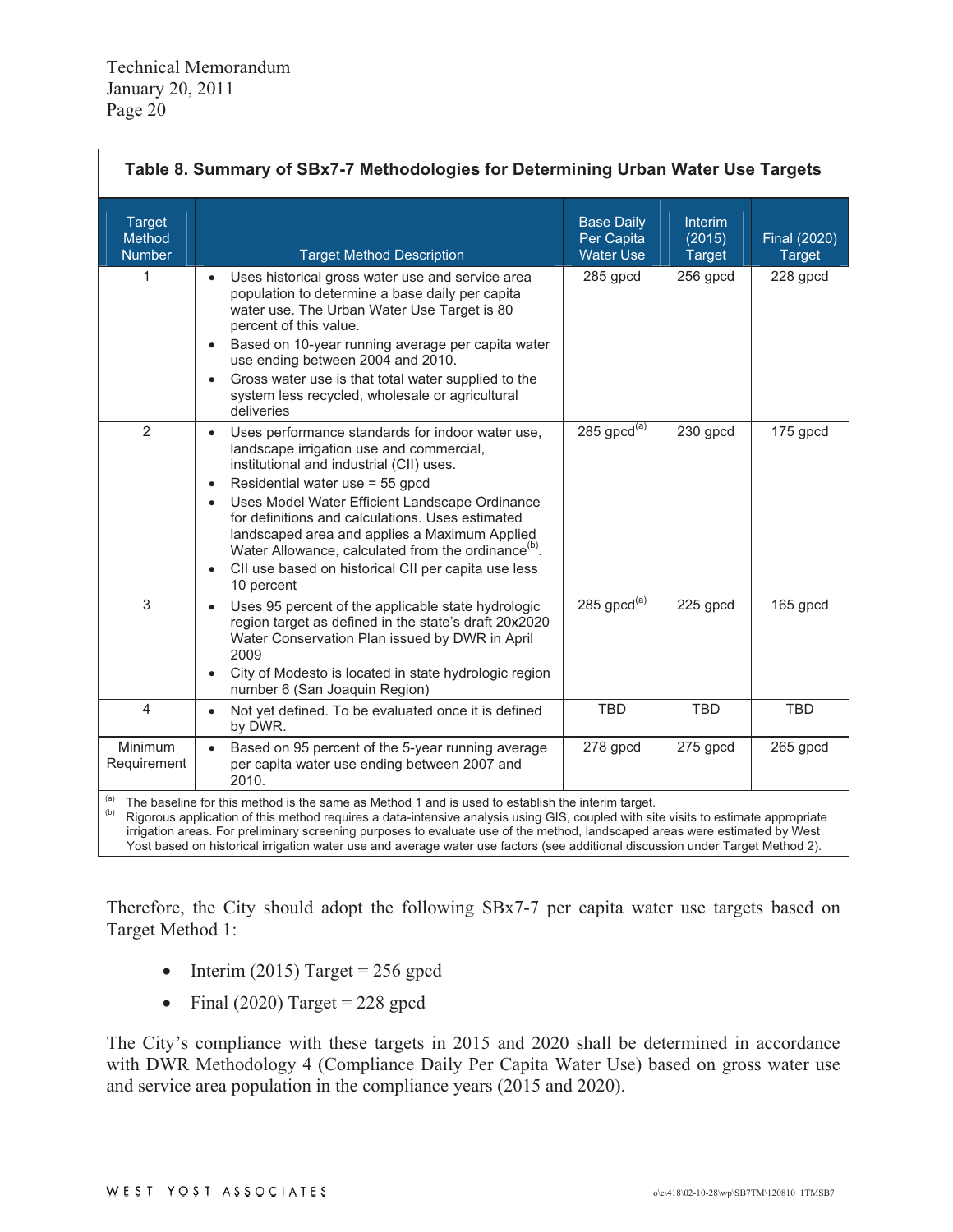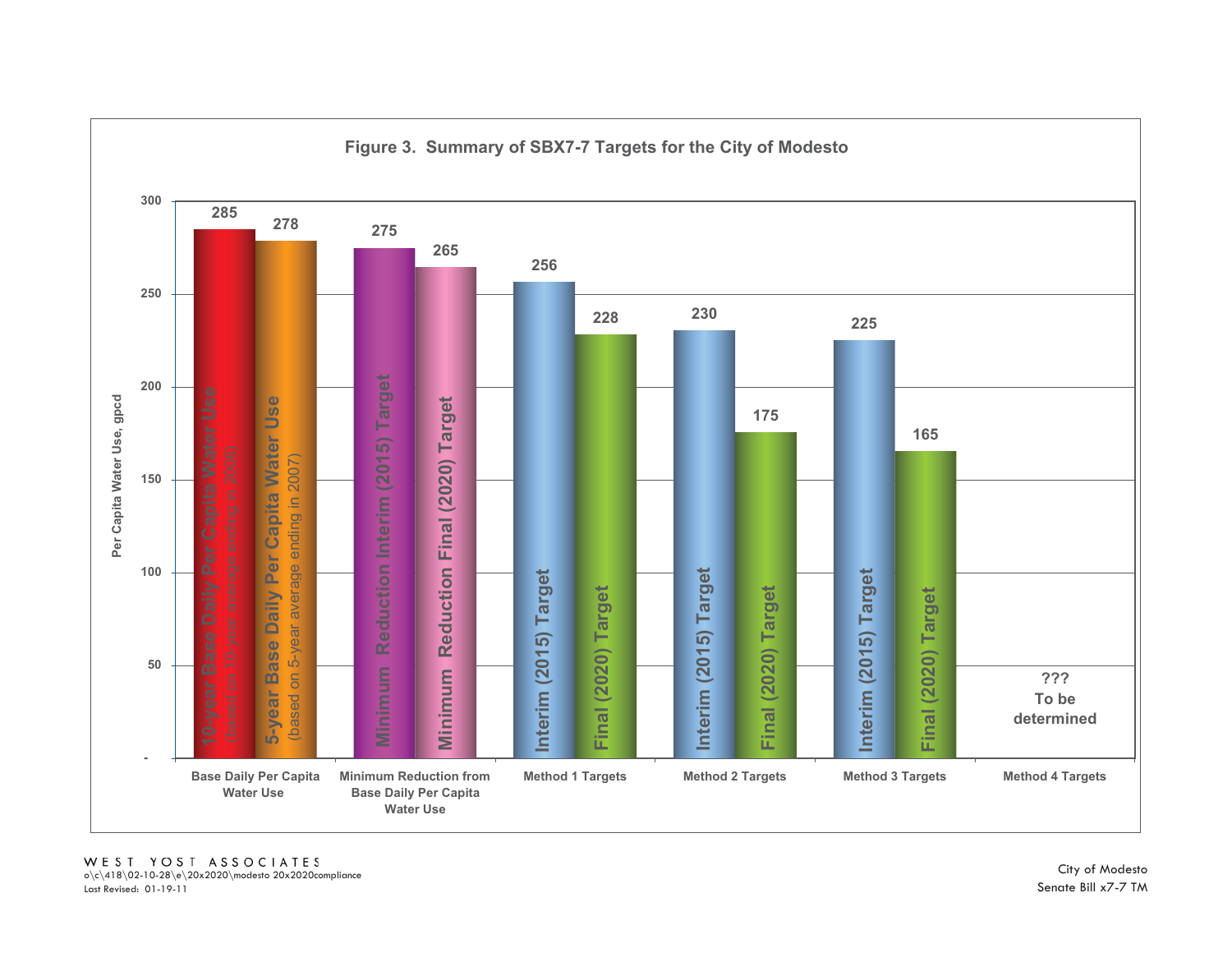#### **ADJUSTMENTS TO COMPLIANCE DAILY PER CAPITA WATER USE**

Water Code Section 10608.24(d) provides for adjustments when determining the compliance daily per capita water use. It states that an urban retail water supplier may consider the following factors:

- Differences in evapotranspiration and rainfall in the baseline period compared to the compliance reporting period.
- Substantial changes to commercial or industrial water use resulting from increased business output and economic development that have occurred during the reporting period.
- $\bullet$  Substantial changes to institutional water use resulting from fire suppression services or other extraordinary events, or from new or expanded operations, that have occurred during the reporting period.

As described in DWR Methodology 8 (Criteria for Adjustments to Compliance Daily Per Capita Water Use), if the urban retail water supplier elects to adjust its estimate of compliance daily per capita water use due to one or more of the factors described above, it shall provide the basis for, and data supporting, the adjustment.

#### **FUTURE REVISION OF METHODS AND/OR TARGETS**

The City may revise its calculated Base Daily Per Capita Water Use after submitting its 2010 UWMP if better information becomes available. The revisions may be included in the City's 2015 and subsequent plans or may be submitted in an amended 2010 UWMP, provided it follows the process required for amendments to UMWPs. It should be noted that if the revisions to the Base Daily Per Capita Water Use change the water use target, the water use target must be revised as well.

In addition, the City may change the method it uses to set its water use target, and report the method change and target revision in an amended 2010 UWMP or in its 2015 UWMP. Target method changes are not permitted in the 2020 UWMP or amended 2015 UWMPs.

#### **PUBLIC HEARING REQUIREMENTS**

To comply with Water Code Section 10608.26, the City shall conduct at least one public hearing to discuss and adopt the water use target method and resulting water use targets for 2015 and 2020. The following issues must be addressed during the public hearing:

- Allow community input regarding the urban retail water supplier's implementation plan for complying with SBx7-7;
- Consider the economic impacts of the urban retail water supplier's implementation plan for complying with SBx7-7; and
- Adopt a method, pursuant to subdivision (b) of Section 10608.20, for determining its urban water use target.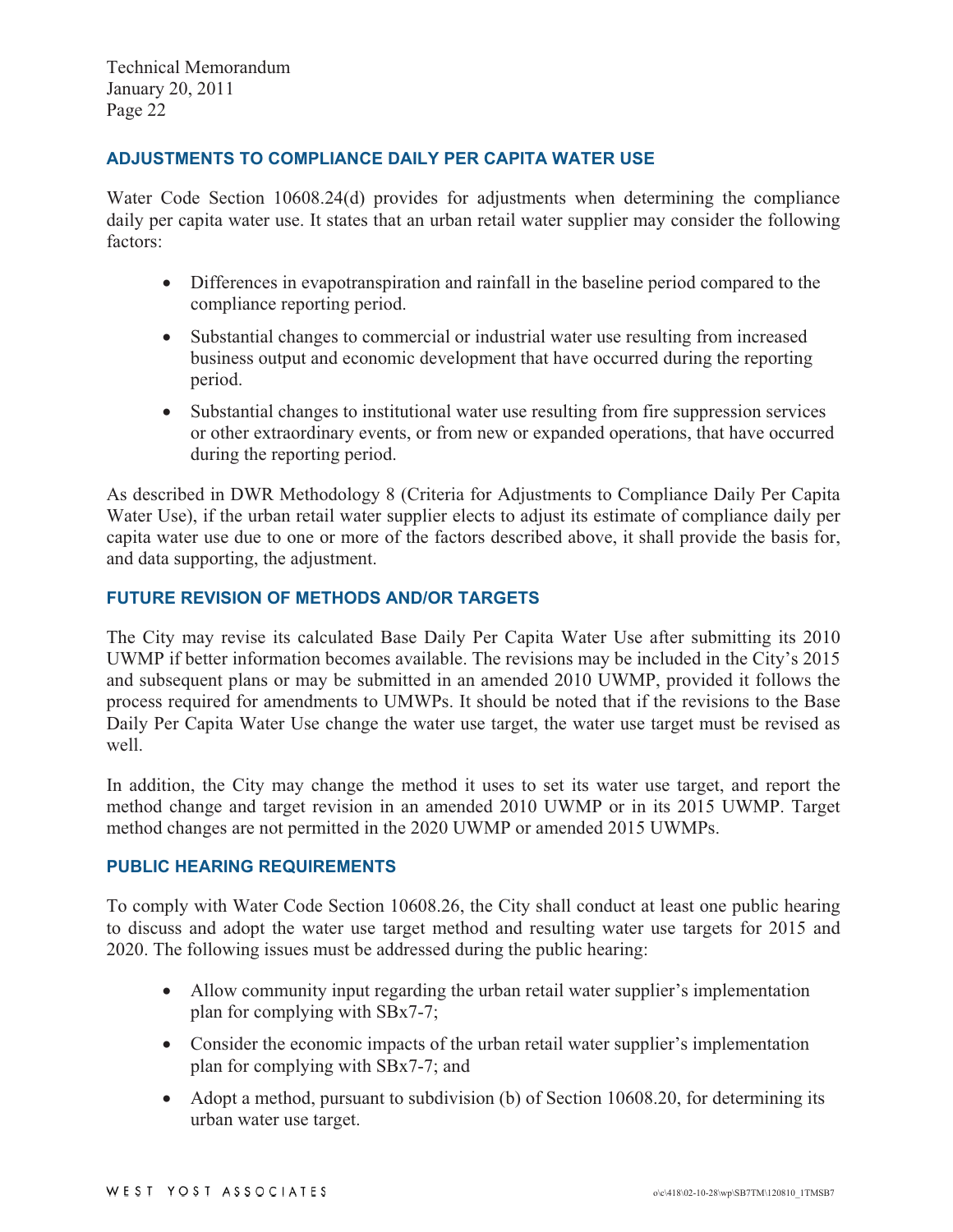The Water Code has no other specific requirements for this public hearing. The City may choose to hold a specific public hearing for this purpose only, or may choose to combine this public hearing with the public hearing required for the preparation of the City's 2010 UWMP (per Water Code Section 10642).

#### **REPORTING REQUIREMENTS**

The City must report on their SBx7-7 compliance in their upcoming UWMPs. Table 9 provides an outline of the specific reporting requirements for the City's 2010, 2015, and 2020 UWMPs.

| <b>Table 9. SBx7-7 Reporting Requirements</b>                                                                              |                  |                  |                  |  |  |  |  |  |  |  |
|----------------------------------------------------------------------------------------------------------------------------|------------------|------------------|------------------|--|--|--|--|--|--|--|
| <b>Reporting Element</b>                                                                                                   | <b>2010 UWMP</b> | <b>2015 UWMP</b> | <b>2020 UWMP</b> |  |  |  |  |  |  |  |
| Baseline Gross Water Use and Service Area<br>Population                                                                    | ✓                |                  |                  |  |  |  |  |  |  |  |
| 2020 Urban Water Use Target                                                                                                | ✓                | ✓                |                  |  |  |  |  |  |  |  |
| Interim 2015 Urban Water Use Target                                                                                        |                  |                  |                  |  |  |  |  |  |  |  |
| Compliance Year Gross Water Use                                                                                            |                  |                  |                  |  |  |  |  |  |  |  |
| Service Area Population                                                                                                    |                  |                  |                  |  |  |  |  |  |  |  |
| Adjustments to Gross Water Use in the<br>Compliance Year                                                                   |                  |                  |                  |  |  |  |  |  |  |  |
| Water Suppliers who choose Target Method 2<br>must provide Landscaped Area Water Use<br>and Baseline CII Water Use data    |                  |                  |                  |  |  |  |  |  |  |  |
| Water suppliers who choose Target Method 4<br>must provide the components of calculation as<br>required by Target Method 4 |                  |                  |                  |  |  |  |  |  |  |  |

The City will incorporate these reporting requirements into their 2010, 2015 and 2020 UWMPs.

#### **CONSEQUENCES OF NON-COMPLIANCE WITH SBX7-7**

The City must comply with the SBx7-7 requirements by establishing 2015 interim and 2020 final water use targets, demonstrating that its water use is in compliance with its targets, and reporting water use baselines, targets, compliance year water use, and supporting data in its 2010, 2015 and 2020 UWMPs.

Water Code Section 10608.56(a) states that a water supplier not in compliance will not be eligible for water grants or loans that may be administered by DWR or other state agencies:

*On and after July 1, 2016, an urban retail water supplier is not eligible for a water grant or loan awarded or administered by the state unless the supplier complies with this part.*